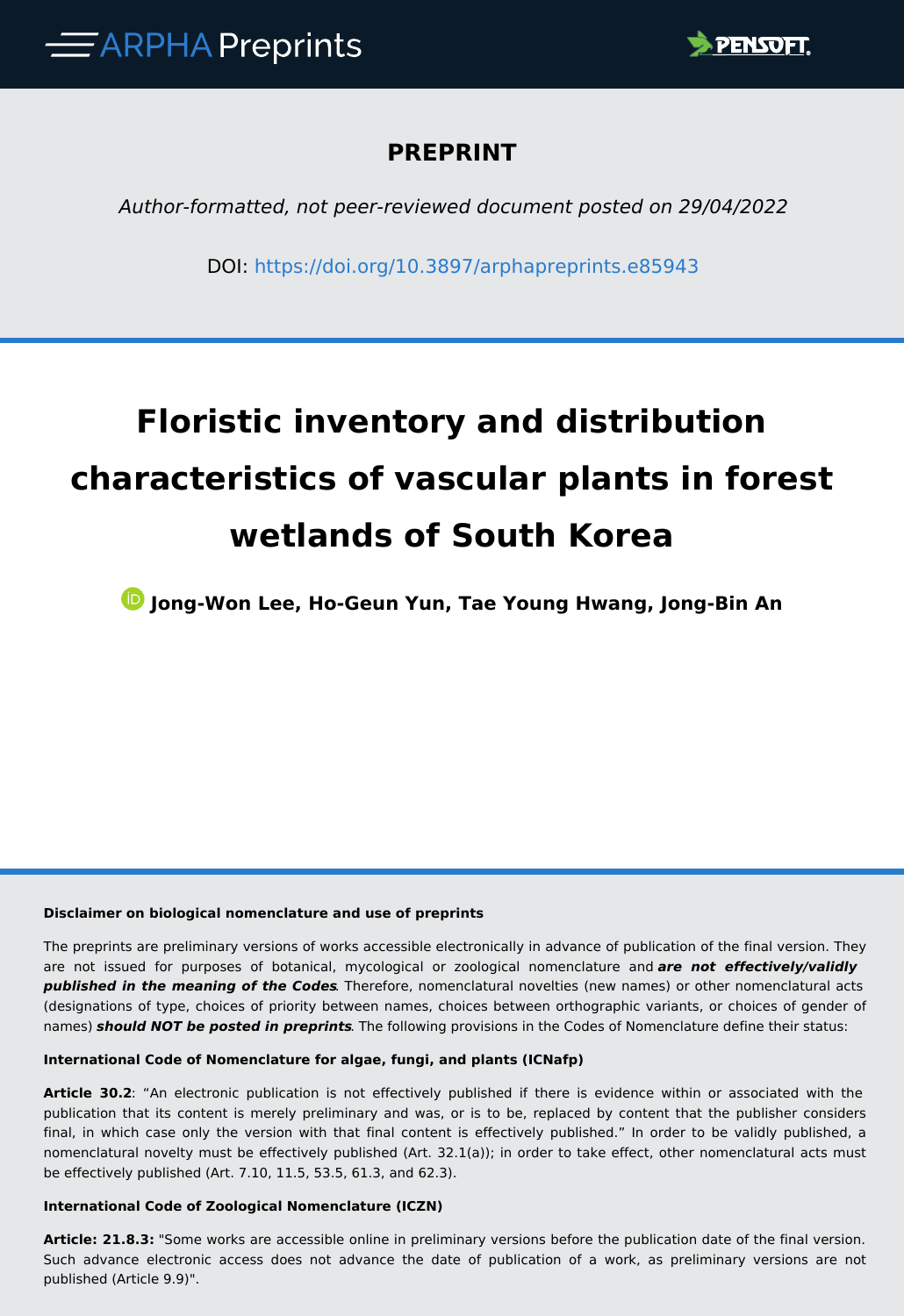# **Floristic inventory and distribution characteristics of vascular plants in forest wetlands of South Korea**

Jong-Won Lee<sup>‡</sup>, Ho-Geun Yun<sup>‡</sup>, Tae Young Hwang<sup>‡</sup>, Jong-Bin An<sup>‡</sup>

‡ Korea National Arboretum, DMZ Forest Biological Conservation, Yanggu-gun, Republic of Korea

Corresponding author: Jong-Bin An ([ajb8825@korea.kr\)](mailto:ajb8825@korea.kr)

# **Abstract**

This study surveyed the vascular flora present in 455 forest wetlands in South Korea to provide baseline data for conservation, management, and monitoring and to support preparation for climate change. The survey period was from April 2015 to November 2019. The vascular flora of 455 forest wetlands were identified and were found to consist of 143 families, 582 genera, 1,246 species, 26 subsp., 104 var., 12 f., and 1,388 individual taxa. 8 taxa were identified as Grade II endangered wild plants, 220 taxa were identified as northern lineage plants of the Korean Peninsula, 66 taxa were endemic to the Korean Peninsula, and 94 taxa were rare plants as designated by the Korea Forest Service. Among them, 8 taxa were Critically Endangered species, 10 taxa were Endangered species, 31 taxa were Vulnerable species, 31 taxa were Least Concern species, and 14 taxa were Data Deficient species. Further, 411 taxa were floristic target plants, of which 17 taxa were classified as grade V, 70 taxa as grade IV, 110 taxa as grade III, 90 taxa as grade II, and 29 taxa as grade I. There were 64 invasive alien plant taxa. 18 of these species were classed as Widespread species, 9 taxa were Serious Spread species, 13 taxa were Spread Risk species, 18 taxa were Spread Concern species, and 6 taxa were Continuing Spread species. According to wetland preference, 152 taxa (11.0%) were obligate wetland plants, 138 taxa (9.9%) were facultative wetland plants, and 177 (12.77%) taxa were facultative plants. Additionally, 198 taxa (14.3%) were facultative upland plants, and 723 taxa (52.1%) were obligate upland plants.

## **Keywords**

Forest wetland, Korea endemic plants, rare plants, floristic target plants, invasive alien plants, wetland preference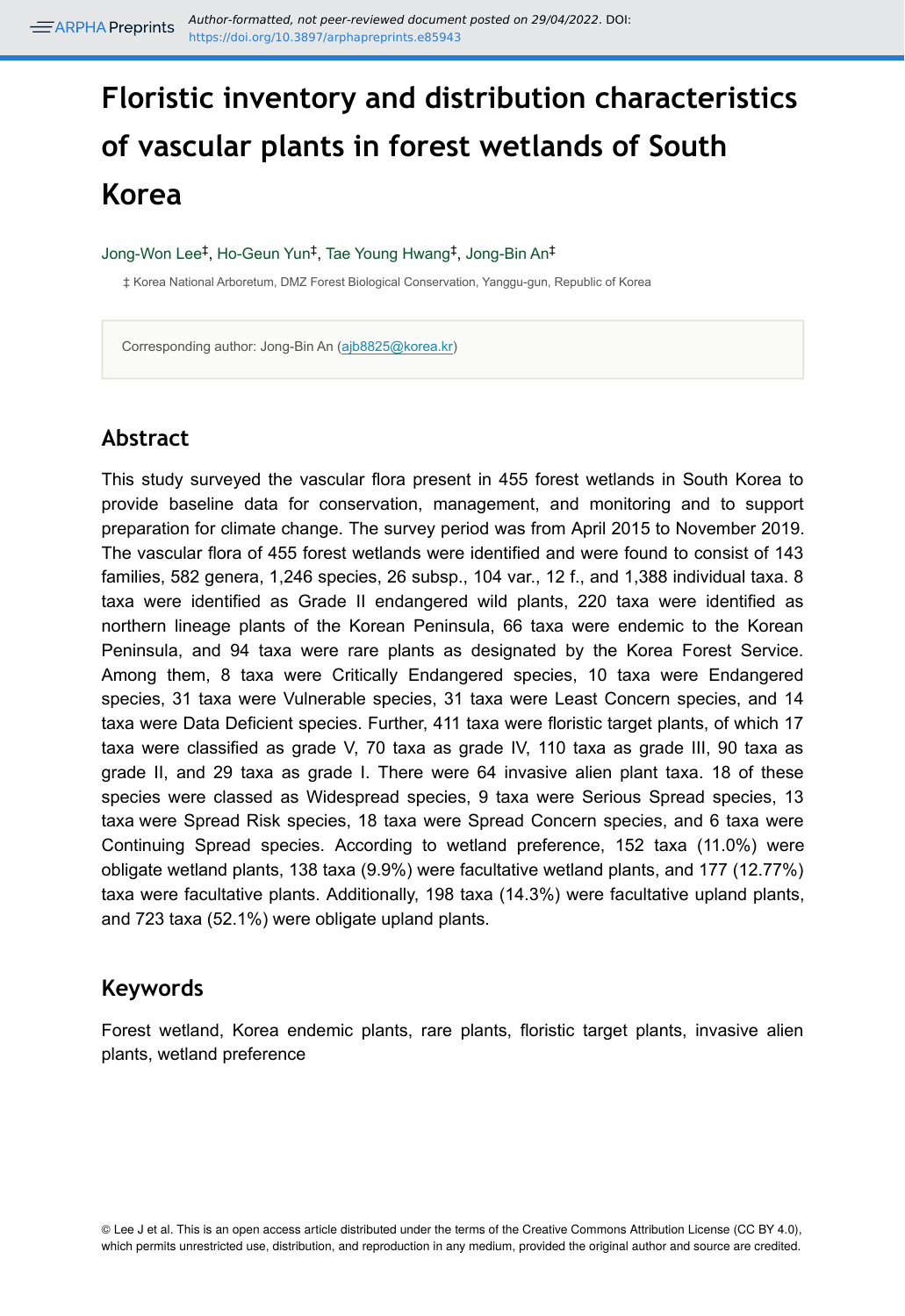## **Introduction**

A wetland can include swamps, marshes, peatlands, or any area with water, including areas where the depth of water does not exceed 6 m at low tide, whether natural or artificial and permanent or temporary, and whether their waters are purified, running, fresh, brackish, or salty ([Ramsar 2021](#page-21-0)). A wetland is also a depression [\(Wells and Mundkur 1996](#page-22-0) ) or lowland [\(Federal Geographic Data Committee 2013](#page-20-0)) that has been covered with water at various intervals of time. Wetlands are flooded or saturated areas with a frequency and duration that can be sustained by the ground or groundwater ([Griffin et al. 2016\)](#page-20-1). Wetlands are also transitional areas between aquatic and terrestrial zones with water on or near the ground surface or with shallow water within several inches or feet of depth [\(Dahl and](#page-20-2) [Johnson 1991\)](#page-20-2).

The Wetlands Conservation Act ([Korea Ministry of Environment 2021b](#page-21-1)) defines inland and coastal wetlands as areas where freshwater, brackish water, or saltwater covers the surface permanently or temporarily. According to the topography, inland wetlands are classified as river, lake, or hill types. Hill-type wetlands are divided into those that are high moor, low moor, lowland wetland, and marsh, according to their vegetation, soil, and hydrological regime. These wetlands have the following functions: a hydrological function enabling land moisture regulation through naturally formed drainage and irrigation; a biodiversity maintenance function by providing habitats for various organisms; a carbon storage function, for example, peatlands absorb carbon through the remains of emerged plants and aquatic plants around wetlands while accounting for only 3% of the world's land area but containing approximately 30% of all carbon on land; trapping and fixing sediment with the roots of the plants that make up the wetlands; and moderating damage from disasters such as flooding and storms ([Ramsar Convention Secretariat 2013\)](#page-21-2).

However, wetlands are widely recognized as one of the most vulnerable ecosystems to climate change and especially the increased severity of drought ([Intergovernmental Panel](#page-20-3) [on Climate Change 2007](#page-20-3), [Johnson et al. 2010](#page-20-4), [Zedler and Kercher 2005\)](#page-22-1). This is especially true for wetlands in mountainous and alpine areas, where climate change, causing effects such as reduced snow cover, is accelerating [\(Burkett and Kusler 2000](#page-19-0), [Carpenter et al. 2007](#page-19-1), [Erwin 2008\)](#page-20-5). However, despite their importance and sensitivity to climate change, the vulnerability of montane wetlands has not yet been quantified, mainly owing to a lack of research. Montane wetlands are refugia and hotspots of biodiversity ( [Chatterjee et al. 2010,](#page-19-2) [Son et al. 2014](#page-22-2)) because they have a relatively low species diversity but provide unique habitats for specific plant species ([Omar et al. 2016\)](#page-21-3).

Korea Forest Service has been conducting research on forest wetlands since 2005. According to the Korea Forest Service, forest wetlands are defined as all wetlands (such as aswamps, marshes, and peatlands) that are found in areas classified as forests, as well as swamps that are home to woody plants such as tall trees, shrubs, and bushes, even in those areas not classified as forests [\(Korea Forest Service 2006\)](#page-21-4). Over an eight-year period from 2006 to 2014, the first national survey of forest wetlands covered 6.37 million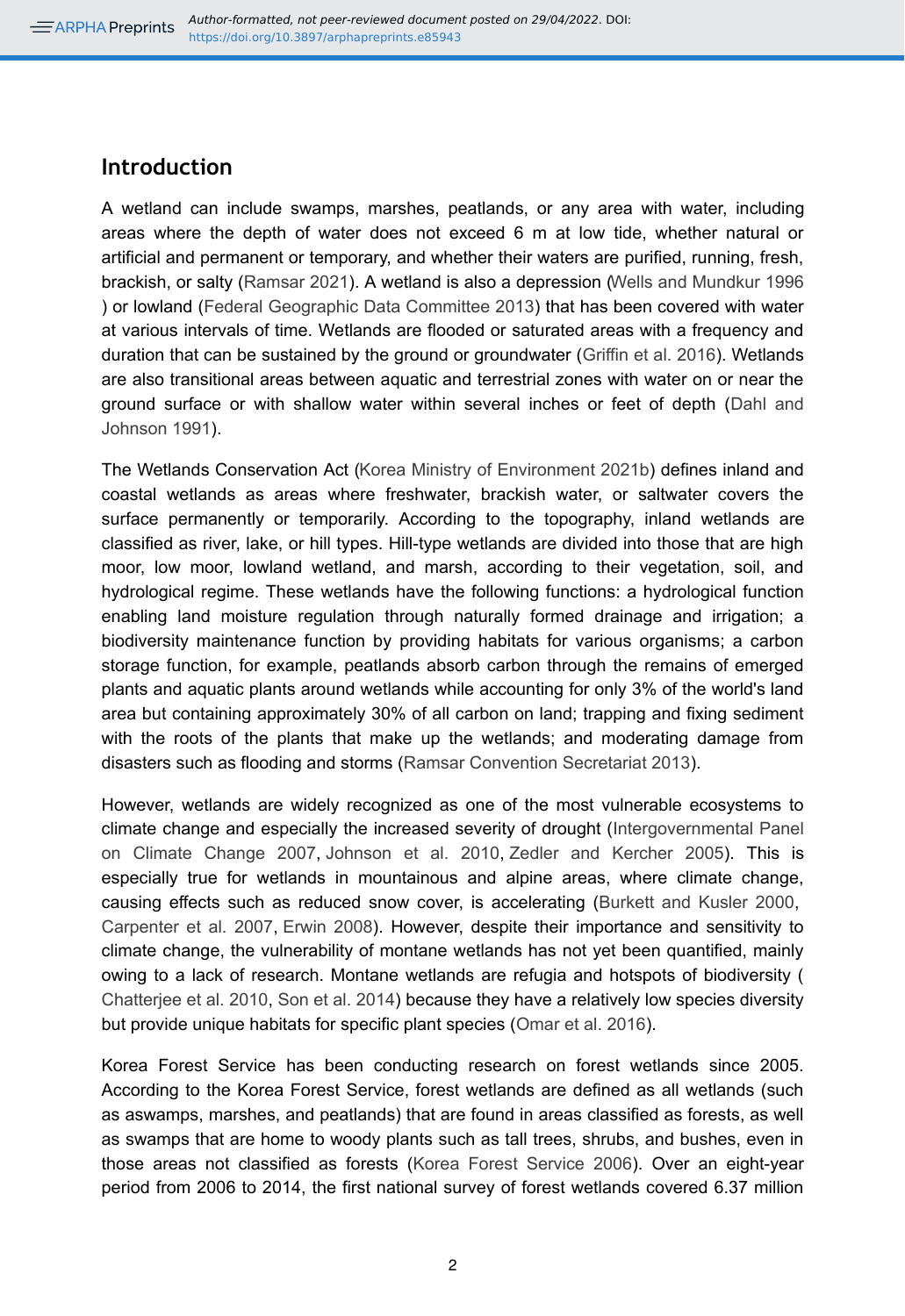hectares of forests within national and private forest areas, which represented one third of the nation's land. Consequently, 1,264 sites (390 ha) of forest wetlands and 1,260 plant taxa (135 families, 545 genera, 1,101 species, 7 subspecies, 136 varieties, and 16 f.) were identified [\(Korea National Arboretum 2016](#page-21-5)). This represents 27.15% of the total abundance of vascular flora on the entire Korean Peninsula ([Korea National Arboretum 2020b\)](#page-21-6). The large number of taxa identified relative to the area confirms that forest wetlands are an important site of biodiversity and must be preserved.

A total of 1,280 forest wetlands were precisely surveyed for five years between 2015 and 2019, which included 1,264 sites derived from the first survey and 16 new target sites. A second survey of forest wetlands was conducted to grade the sites following evaluation. Consequently, 455 sites functioning as forest wetlands were identified and classified by grade. The 455 sites were categorized as either A, B, C, or D grades with 30, 201, 184, and 40 sites belonging to each grade, respectively. Twenty three sites were reclassified as modified wetlands due to desiccation and a complete clearing of the sites. Consequently, forest genetic resource reserves (FGRRs) and other effective area-based conservation measures (OECMs) should be established as soon as possible to achieve a more systematic management strategy for forest wetlands, which are areas rich in biodiversity.

Additionally, the mountainous terrain accounts for approximately 63% of South Korea's land and is home to a wide range of forest species. The forest wetlands (montane wetlands) also serve as sanctuaries for flora and fauna, buffer zones against climate change, and provide excellent carbon storage, among other functions. Nevertheless, the importance of forest wetlands has been overlooked. On the Korean Peninsula, forest wetlands are a hotspot for biodiversity conservation, and they represent ecosystems that must be protected and managed, but to effectively do this, it is crucial to have a better understanding of their current state. The purpose of the present study was to investigate the vascular flora that must be surveyed to conserve and utilize forest wetlands in the long term, as well as to use this information as the basis for the restoration of forest wetlands in preparation for future climate changes.

# **Method**

## **Target area**

As part of the study, 455 forest wetlands of grades A-D, which were identified in a second survey in 2015-2019, were selected from 1,264 national forest wetlands first surveyed from 2006 to 2014 and 16 newly discovered forest wetlands (Fig. [1,](#page-23-0) Suppl. material [1\)](#page-28-0). The 455 forest wetlands were classified into grades A, B, C, and D, with 30, 201, 184, and 40 sites accounting for each grade, respectively. The 455 forest wetlands are distributed across 14 administrative districts, excluding Seoul Metropolitan City, Daejeon Metropolitan City, and Sejong Metropolitan Autonomous City. The region with the greatest number of forest wetlands is Gangwon-do with 132 sites (29.0%) covering an area of 875,322 m<sup>2</sup> (31.7%), followed by Gyeongsangbuk-do with 68 sites (14.9%) covering an area of 711,792  $m^2$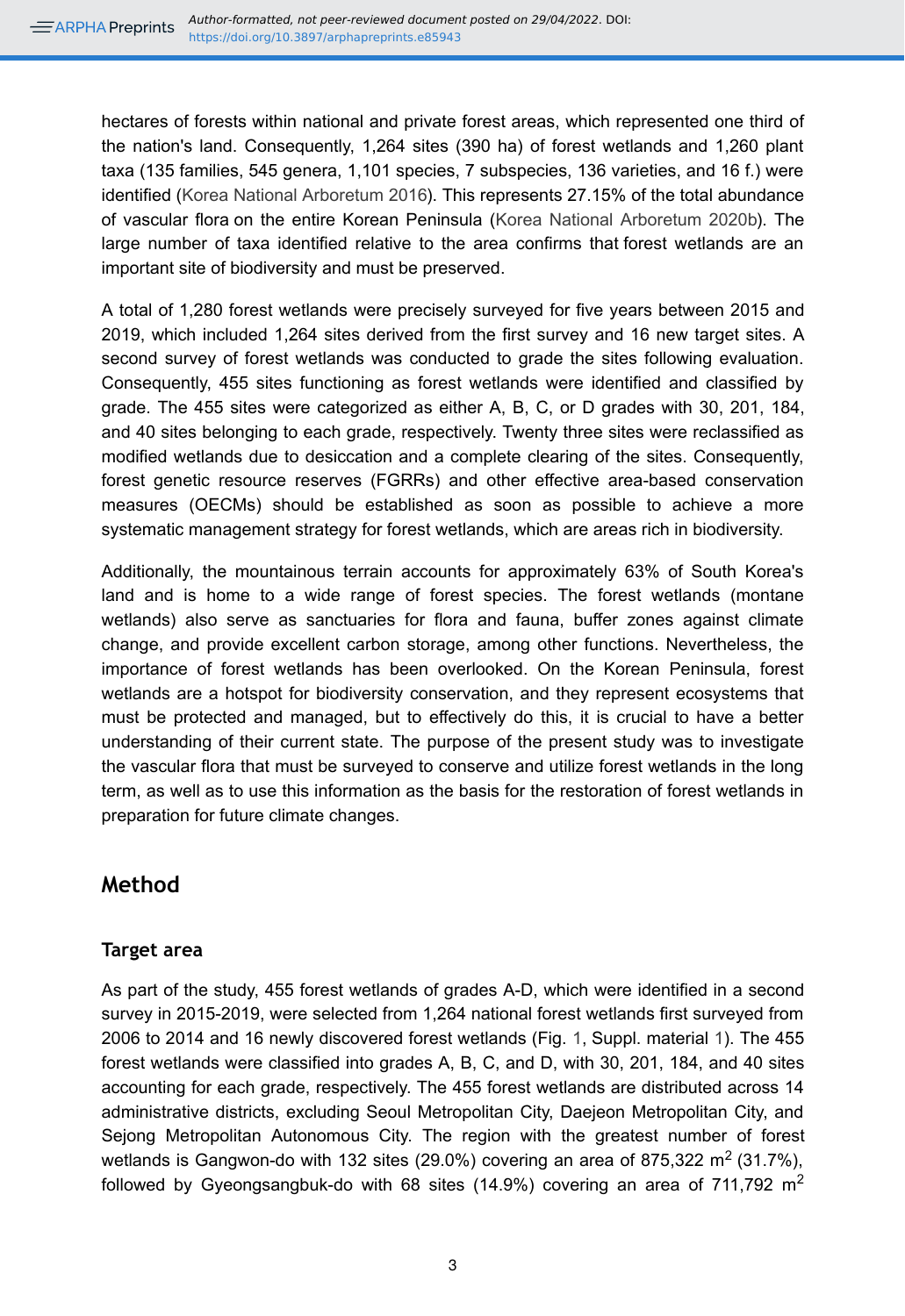(25.8%) and Jeollanam-do with 56 sites (12.3%) covering an area of 216,910 m<sup>2</sup> (7.9%). Additionally, 132 sites (29%) were state-owned forests while 323 sites (71%) were privately owned forests. Altitudes range from 20 m to 1,560 m above sea level. However, 342 forest wetlands (approximately 75%), were found to be distributed at elevations below 500 m, 104 (approximately 23%) at elevations between 501 m and 1,000 m, and 9 (approximately 2%) at elevations above 1,001 m ([Korea National Arboretum 2019b](#page-21-7)).

Forest wetlands are classified into four categories: natural forest wetlands, abandoned paddy field forest wetlands, man-made forest wetlands, and modified wetlands [\(Korea](#page-21-8) [National Arboretum 2020a\)](#page-21-8). The 455 forest wetlands include 193 natural forest wetlands, 237 abandoned paddy field forest wetlands, 2 man-made forest wetlands, and 23 modified forest wetlands.

## **Research method**

Field note was used for survey of flora. The field note includes survey number, survey date, investigators, survey site, altitude, survey route, GPS coordinates, according to the order of plant numbers, plant name, image data, and specimen collection items. A field survey of vascular flora was conducted between April 2015 and November 2019. Plant species were identified in the field as much as possible to prevent disturbance to the plants, and in the case of plants that were difficult to identify in the field, only individuals with reproductive organs were collected for laboratory identification. Identifying plants was based on literature from [Lee \(1996\)](#page-21-9), [Lee \(2014a\),](#page-21-10) [Lee \(2014b\),](#page-21-11) and [Lee \(2006\)](#page-21-12). Taxonomy of the occurring plants was based on Engler's taxonomy ([Melchior 1964](#page-21-13)), and the list was arranged accordingly (Suppl. material [18\)](#page-30-0). These scientific names and Korean names were derived from the Korea National Plant List ([Korea National Arboretum 2020b](#page-21-6)). The plant list was arranged by family, and the classifications of the genera and below taxa were arranged alphabetically. Listing northern lineage plants followed [Amarsana et al. \(2020\)](#page-19-3) , North Korean plants followed [Korea National Arboretum \(2019c\)](#page-21-14), endemic plants followed [Chung et al. \(2017\)](#page-20-6) and [Korea National Arboretum \(2020b\),](#page-21-6) rare plants and endangered wild species followed [Korea National Arboretum \(2009\)](#page-21-15) and [Korea Ministry of](#page-21-16) [Environment \(2021a\)](#page-21-16) respectivelly, floristic target plants followed [Kim \(2000\)](#page-20-7) and [National](#page-21-17) [Institute of Ecology \(2018\)](#page-21-17), plants in the limestone zone followed [Korea National Arboretum](#page-21-18) [\(2010\)](#page-21-18), and invasive alien species followed [Korea National Arboretum \(2019a\)](#page-21-19) and [Jung et](#page-20-8) [al. \(2017\)](#page-20-8). The classification of wetland plants by vascular plant type followed [Choung et](#page-20-9) [al. \(2012\)](#page-20-9), [Choung et al. \(2020\),](#page-20-10) [Choung et al. \(2021\).](#page-20-11)

# **Results**

## **Distribution characteristics of the total flora of forest wetlands**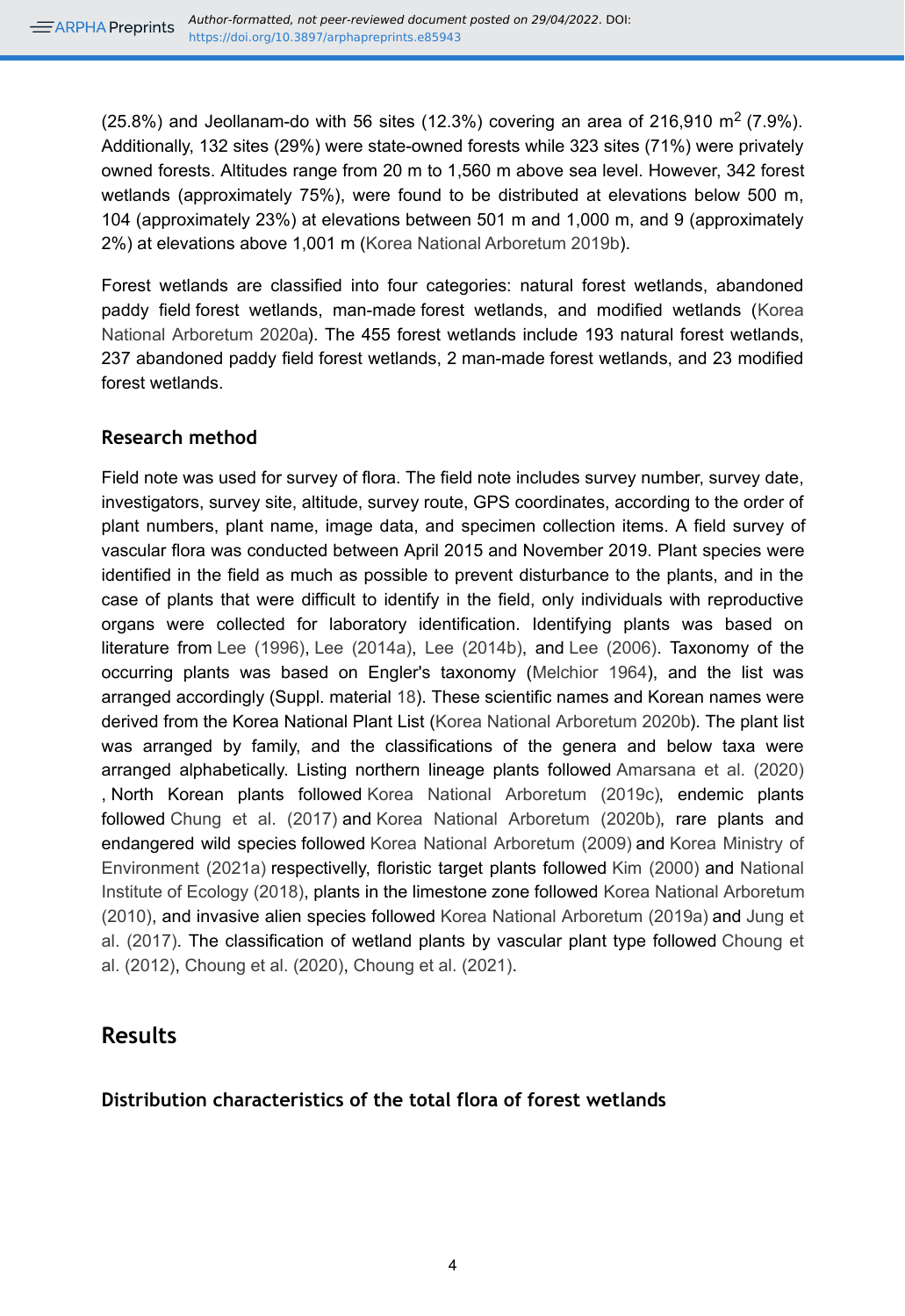## **Total vascular flora**

The vascular plants identified in 455 forest wetlands in South Korea belonged to 143 families, 582 genera, 1,246 species, 26 subsp., 104 var., 12 f., and 1,388 taxa (Suppl. material [2\)](#page-28-1). Ferns accounted for 72 taxa, belonging to 19 families, 32 genera, 69 species, and 3 var., gymnosperms for 5 families, 8 genera, and 14 species, angiosperms for 925 taxa, belonging to 101 families, 398 genera, 819 species, 23 subsp., 75 var., and 8 f., and monocotyledons for 377 taxa, belonging to 18 families, 145 genera, 344 species, 3 subsp., 26 var., and 4 f. This accounted for about 29.91% of the 4,641 taxa of vascular plants in South Korea ([Korea National Arboretum 2020b\)](#page-21-6). The plant families with the highest number of species recorded were Asteraceae (137 taxa, 9.9% of species recorded), Poaceae (117 taxa, 8.4%), Cyperaceae (113 taxa, 8.1% of species recorded), Rosaceae (63 taxa, 4.5% of species recorded), and Liliaceae (61 taxa, 4.4% of species recorded).

The most frequently occurring species were (in descending order): *Persicaria thunbergii* at 315 sites (69.2%), *Salix pierotii* at 311 sites (68.4%), *Oplismenus undulatifolius* at 269 sites (59.1%), *Artemisia indica* at 249 sites (54.7%), *Impatiens textorii* at 235 sites (51.7%), and *Clematis apiifolia* at 235 sites (50.6%). However, among the 1,388 taxa, 891 taxa including *Syringa reticulata* were observed at only ten or fewer sites, and 295 taxa including *Vicia angustifolia* var. *minor* were recorded at only one site.

## **Northern lineage plants and North Korean plants of the Korean Peninsula**

In total, 220 taxa of plants from the northern Korean Peninsula were identified, and these taxa belonged to 65 families, 141 genera, 208 species, and 4 subspecies (Suppl. material [18](#page-30-0)). This number represents approximately 35.7% of the 616 taxa of northern lineage plants that occur on the Korean Peninsula, which is 15.9% of the total vascular plant 1,388 taxa observed in the entire forest wetlands. These data can be used as a basis for future research on ecosystem changes related to climate change. The remarkable plants identified northern lineage plants included *Eleutheroccus senticosus*, *Trigonotis radicans*, *Cicuta virosa*, *Lonicera caerulea*, *Carex capricornis*, *Scorzonera albicaulis*, and *Eriophorum gracile* (Fig. [2\)](#page-24-0).

Northern lineage plants are those that migrated to the Korean Peninsula from the north during the Last Inter-Glacial (LIG) of the Last Glacial Maximum (LGM). They are widespread in northern East Asia, including China and Russia but very limited or remnant in the Korean Peninsula ([Amarsana et al. 2020](#page-19-3)). However, if the growing environment becomes poor as a result of global warming or other factors, there will be severe challenges to their growth and a great danger of extinction. Therefore, it is imperative to develop conservation measures both within and outside the local area, as well as active management measures to prevent anthropogenic threats.

North Korean plants are native only to the North Korean region of the Korean Peninsula. A total of 753 taxa of species distributed exclusively in North Korea were selected from the 3,182 taxa included in the North Korean Vascular Plant Checklist ([Korea National](#page-21-14)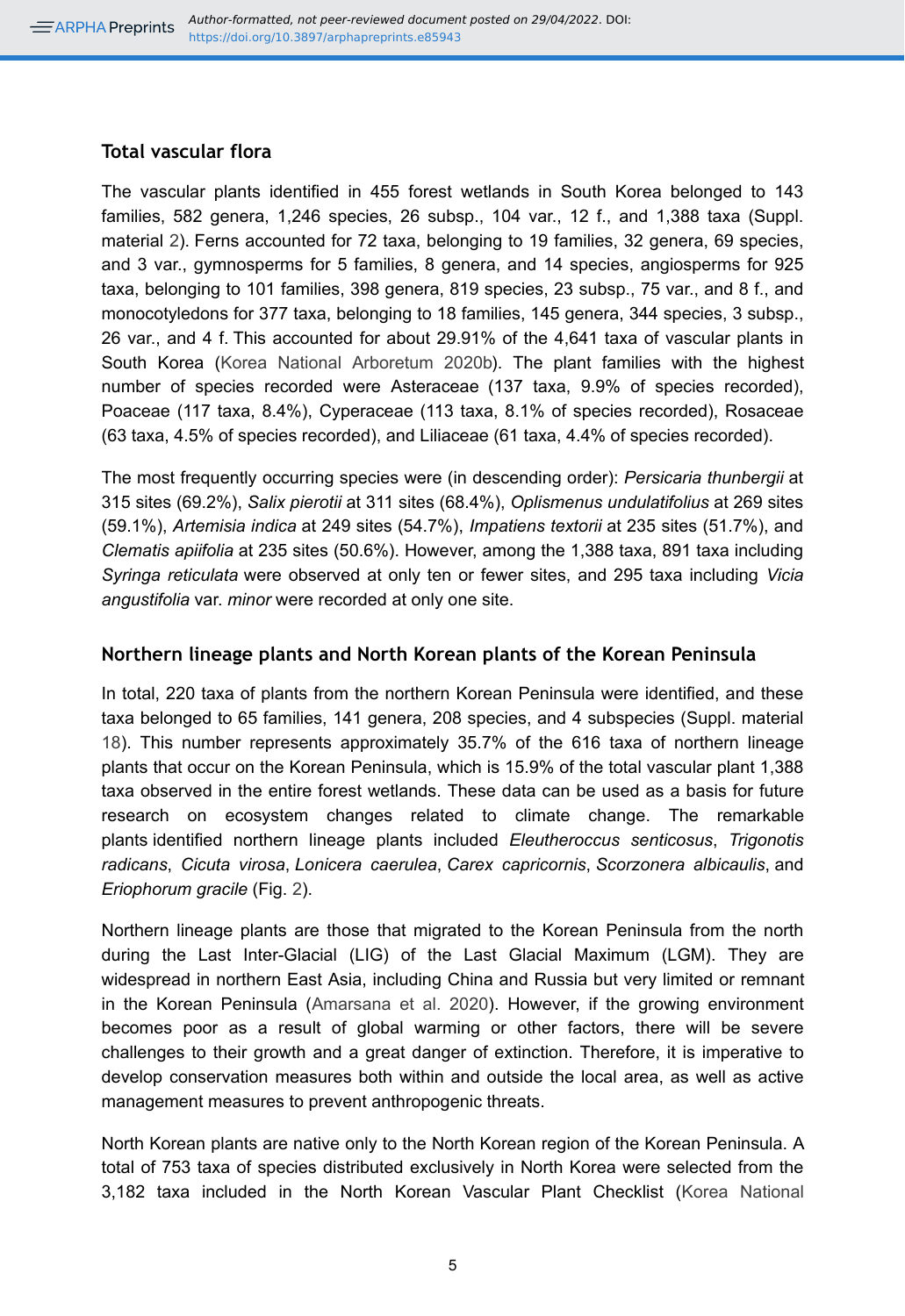[Arboretum 2019c\)](#page-21-14). Korea National Plant List [\(Korea National Arboretum 2020b\)](#page-21-6) and others were consulted for the screening of the data selected above, resulting in a North Korean plant list of 497 taxa including *Lycopodium alpinum* and *Equisetum fluviatile* As with northern plants, the habitats of North Korean plants will be damaged by climate change, which will destroy forest wetland ecosystems as well.

Fourteen North Korean plants were observed in forest wetlands in South Korea, including *Calamagrostis pseudophragmites*, *Equisetum sylvaticum*, *Ranunculus crucilobus*, *Prunus japonica*, *Ligularia intermedia*, *Agrostis canina*, *Stachys oblongifolia*, *Carex idzuroei*, *Juncus filiformis*, *Carex schmidtii*, *Platanthera sachalinensis*, *Elymus gmelinii*, *Lonicera subhispida*, and *Artemisia sacrorum*. It has been determined that additional detailed research on North Korean plants is required as part of conservation measures, among other considerations.

## **Endemic plants of the Korean Peninsula**

A total of 66 taxa of endemic plants belonging to 27 families, 57 genera, 59 species, 6 varieties, and 1 f. were identified in 455 forest wetlands (Suppl. material [3\)](#page-28-2). This accounts for 16.6% of the 398 taxa of endemic plants of the Korean Peninsula ([Chung et al. 2017](#page-20-6), [Korea National Arboretum 2020b](#page-21-6)). In the 455 forest wetlands, the most frequently occurring endemic plants of the Korean Peninsula were *Weigela subsessilis* and *Salix koriyanagi* (*Fig. [3](#page-25-0)*), which were found in 111 sites, followed by *Clematis trichotoma* occurring in 29 sites, *Rhododendron yedoense* f. *poukhanense* in 26 sites, *Populus* ⨉ *tomentiglandulosa* in 23 sites, and *Hemerocallis hakuunensis*, *Aster koraiensis*, and *Carex erythrobasis* in 16 sites.

## **Rare plants on the IUCN Red List**

Ninety-four taxa were identified as rare plants, and they belonged to 46 families, 81 genera, 86 species, 1 subspecies, 5 varieties, and 2 f. (Suppl. material [4](#page-28-3)). This is approximately 16.5% of the 571 taxa on the rare plant list of South Korea ([Korea National](#page-21-15) [Arboretum 2009](#page-21-15)), which was re-evaluated by the Korea National Arboretum according to the IUCN criteria. Eight Critically Endangered (CR) taxa, ten Endangered (EN) taxa, 31 Vulnerable (VU) taxa, 31 Least Concern (LC) taxa, and 14 Data Deficient (DD) taxa were identified (Suppl. material [4,](#page-28-3) Fig. [4](#page-26-0)).

*Iris ensata* var. *spontanea*, an LC species, was found most frequently of all the rare plants, with 67 occurrences, followed by the LC species *Aristolochia contorta* with 23 occurrences, *Gentiana triflora* var. *japonica* with 18 occurrences, *Utricularia caerulea* with 16 occurrences, and the VU species *Drosera rotundifolia* with 14 occurrences. The frequency of occurrence of rare plants by grade among the CR species was seven for *Mankyua chejuense*, six for *Utricularia uliginosa*, and five for *Cicuta virosa* Among the EN species, *Hololeion maximowiczii* occurred six times, and *Micranthes octopetala* and *Cynanchum amplexicaule* occurred five times each. Among the VU species, *Drosera rotundifolia* was recorded 14 times, *Utricularia bifida* 13 times, and *Pogonia japonica* 11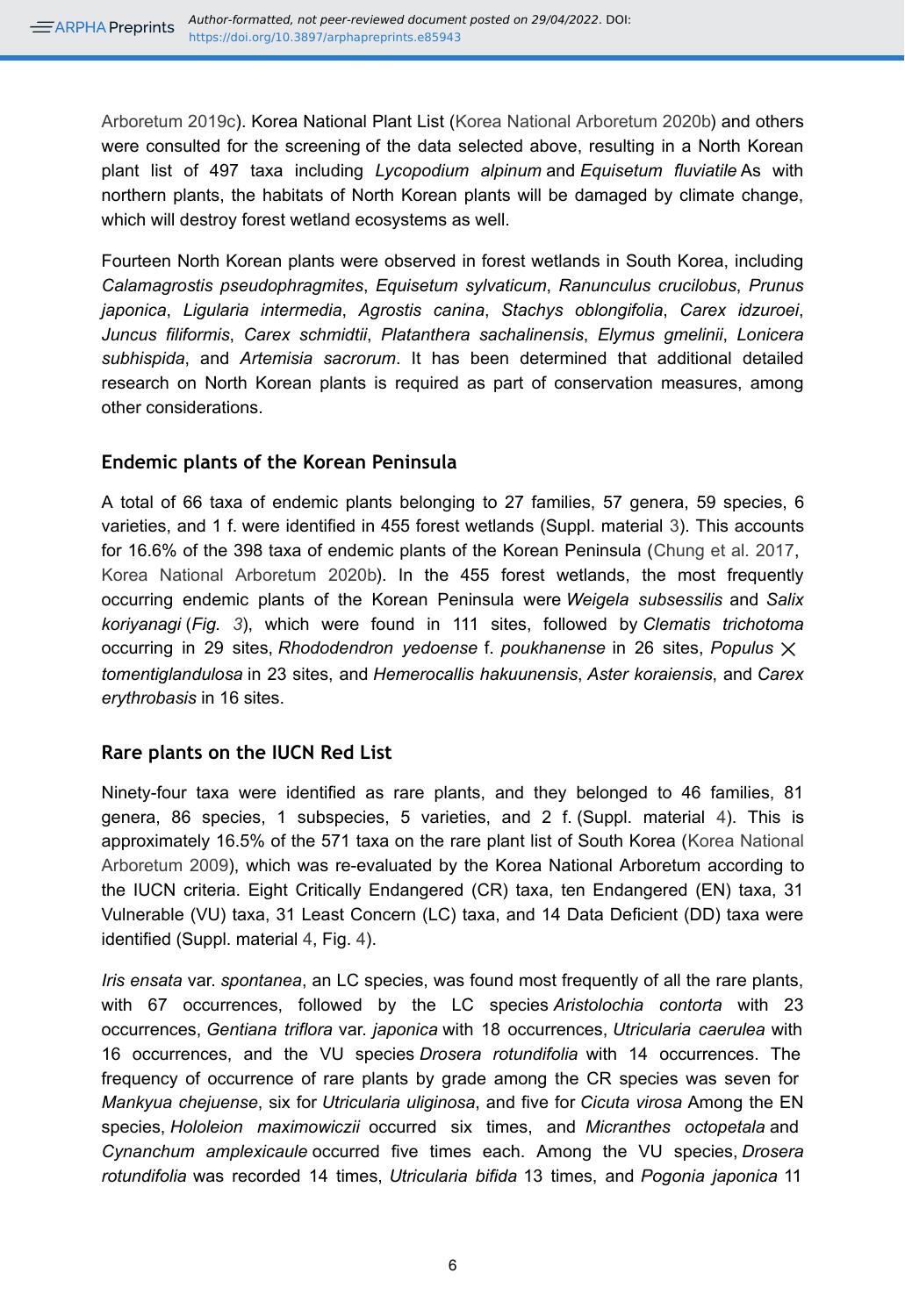times. Among the LC species, *Iris ensata* var. *spontanea* occurred 67 times, *Aristolochia contorta* 23 times, and *Gentiana triflora* var. *japonica* 18 times. Among the DD species, *Sagittaria trifolia* occurred 13 times, *Scrophularia koraiensis* 10 times, and *Eleutherococcus divaricatus* var. *chiisanensis* 8 times.

## **Endangered wild plants**

The term endangered wild organisms refer to species in danger of extinction in the near future, with a very small number of individuals remaining whose population has been severely reduced by natural or human factors ([Korea Ministry of Environment 2021a\)](#page-21-16). Eight taxa were identified as endangered wild plants of grade II, including *Menyanthes trifoliata* (Suppl. material [5\)](#page-28-4). Frequency of occurrence of these species can be found in Suppl. material [5](#page-28-4). The record of *Eleutherococcus senticosus* from Goseong-gun, Gyeongsangnam-do needs to be re-examined. Because this species is known to mainly grow in northern regions as well ([Lee 2014a\)](#page-21-10).

## **Floristic target plants**

A total of 411 taxa were identified as floristic target plants. These belonged to 103 families, 268 genera, 381 species, 5 subspecies, 24 varieties, and 1 f. (Suppl. material [18,](#page-30-0) Fig. [5\)](#page-27-0), representing about 29.6% of the 1,388 taxa of emergent plants and 27.8% of the 1,476 taxa of floristic target plants.

Grade V plants have discontinuous distributions, such as northern or southern plants that were introduced during glacial periods or are isolated in a limited geographical area. A total of 17 taxa including *Nephrolepis cordifolia*, *Trientalis europaea* var. *arctica*, and *Platanthera hologlottis* were identified, accounting for 6.6% of the 258 taxa belonging to grade V (Suppl. material [6](#page-28-5)). Among the grade V plants, the most frequently occurring taxa were *Actaea heracleifolia* (11 recods), followed by *Brasenia schreberi* 8 records), *Mankyua chejuense* (7 records), and *Asperula lasiantha* and *Utricularia uliginosa* with 6 records each.

Grade IV plants are distributed in one of the four floristic subregions, the Middle, Jeju, Southern Coast, and Southern Subregions, and to this group belong taxa that grow sporadically and have few individuals or grow in groups and have a relatively large number of individuals. A total of 70 taxa of grade IV floristic regional indicator plants were identified, including *Rhododendron micranthum*, *Hanabusaya asiatica*, and *Trillium camschatcense* Approximately, 15.9% of the total 440 taxa of grade IV plants was observed in the forest wetlands. The most frequently occurring grade IV plants were *Toxicodendron succedaneum* (22 records), *Hydrocotyle sibthorpioides* (18 records), *Utricularia caerulea* (16 records), and *Utricularia bifida* (13 records) (Suppl. material [7](#page-28-6)).

Grade III plants occurred in two of the four subregions and include taxa that grow infrequently and have small populations as well as taxa that grow in groups and have relatively large populations. A total of 110 grade III taxa were identified, including *Lysimachia vulgaris* var. *davurica*, *Cynanchum amplexicaule*, and *Scutellaria insignis*.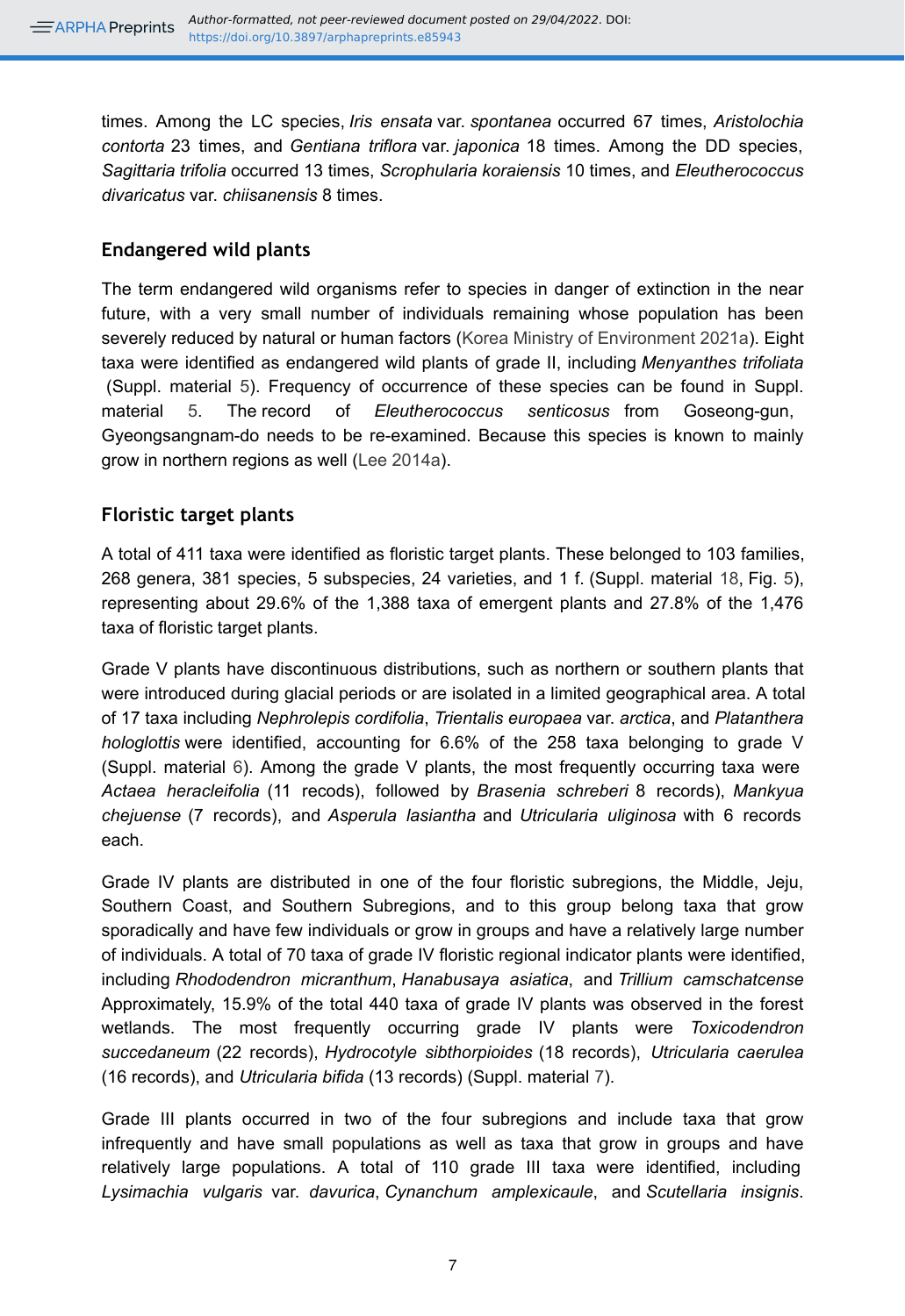Approximately, 29.6% of the 371 grade III floristic target plant taxa were present. The most frequently occurring grade III taxa were *Lysimachia vulgaris* var. *davurica* (59 records), *Prunus sargentii* (51 records), *Betula davurica* (29 records), *Vitis coignetiae* (28 records), *Spiraea fritschiana* (22 records), and *Cynanchum nipponicum* (21 records) (Suppl. material [8](#page-28-7)).

Plants of grade II are either unique to specific environments or are distributed relatively nationwide. However, they include taxa that are generally associated with large populations of 1,000 individuals or more. A total of 90 grade II taxa were identified, including *Bolboschoenus maritimus*, *Maianthemum bifolium*, and *Lobelia sessilifolia*. Approximately, 43.8% of the 207 grade II taxa was observed in the area. *Alnus japonica* and *Glyceria leptolepis* were recorded 84 times each, *Scutellaria dependens* 68 times, *Iris ensata* var. *spontanea* 67 times, and *Tripterygium regelii* 53 times.

Taxa in grade I occur in three of the four subregions and become established sporadically and have relatively small populations or become established in groups and have relatively large populations. For grade I plants, 129 taxa were observed, including *Lycopus maackianus*, *Tricyrtis macropod*a, and *Arisaema heterophyllum* Of the 200 grade I taxa, 64.5% were recorded. The most frequently recorded were *Carex dispalata* (101 records), *Onoclea interrupta* (100 records), *Lindera erythrocarpa* (88 records), *Salix chaenomeloides* (69 records), and *Eleutherococcus sessiliflorus* (68 records).

## **Limestone area plants**

Limestone area plants include northern alpine flora occurring in lowland areas such as riversides, new species emerging in isolated areas, and isolated distributions of coastal plants ([Korea National Arboretum 2010](#page-21-18)). A total of 31 limestone area taxa were identified, including *Spiraea trichocarpa* and *Stemmacantha uniflora* (Suppl. material [9\)](#page-29-0). The most frequently occurring plants in the limestone area were *Smilax sieboldii* (124 records), followed by *Quercus variabilis* (51 records), *Juniperus rigida* (22 records), and *Euonymus alatus* (16 records). However, *Smilax sieboldii* and *Quercus variabilis* are distributed nationwide, and additional research on plants in limestone areas is needed.

## **Invasive alien plants**

A total of 64 invasive alien plant taxa were identified, belonging to 17 families, 54 genera, 63 species, and 1 subspecies (Suppl. material [10\)](#page-29-1). This represented approximately 17.1% of the 375 taxa in the invasive alien plant inventory [\(Korea National Arboretum 2019a\)](#page-21-19). The 375 taxa of invasive alien plants in the country were divided into five classes according to the degree of spread: widespread species (WS), serious spread species (SS), spread risk species (SR), spread concern species (SC), and continue spreading species (CS) ([Jung et](#page-20-8) [al. 2017\)](#page-20-8). Of these, WS plants are those recorded at 101 sites or more, and 231 (72.2%) of the 375 taxa fall into this category. A total of 18 taxa, including *Robinia pseudoacacia* and *Erigeron annuus*, were identified as WS plants during the survey. SS species are those with 75 to 100 distribution sites, and 38 (11.9%) of the 375 taxa fall into this category. A total of nine taxa were identified as SS in the survey, including *Symphyotrichum pilosum*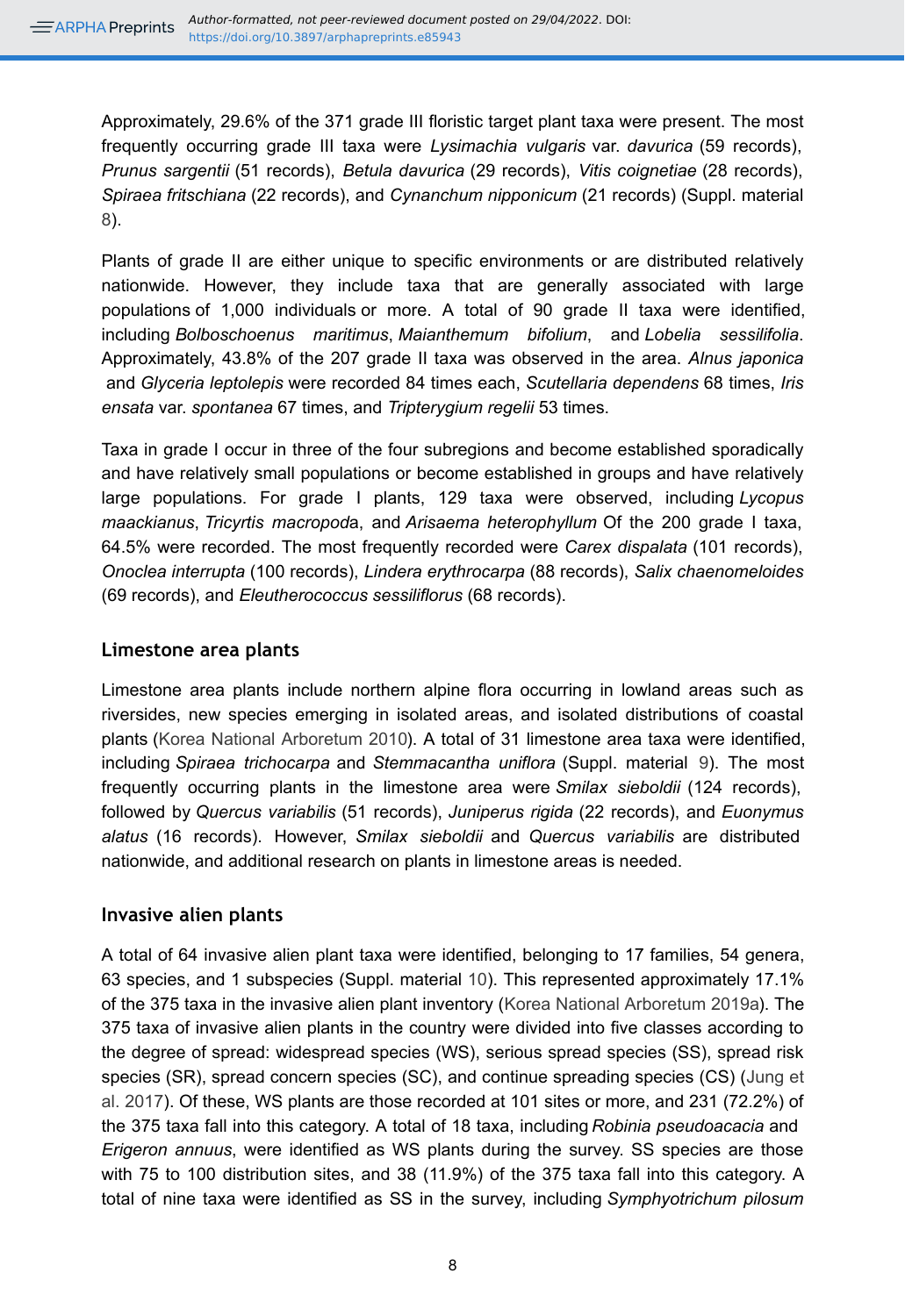and *Festuca arundinacea*. SR species are those with 50 to 74 distribution sites, and 18 (5.6%) out of 375 taxa fall under this category. A total of 13 taxa were identified as SR, including *Quamoclit angulata* and *Crassocephalum crepidioides*. SC species are those with 25 to 49 distribution sites, and 15 (4.7%) of 375 taxa fall into this category. A total of 18 taxa were identified as SC, including *Sicyos angulatus* and *Ambrosia trifida.* The rate of spread of *Sicyos angulatus* and *Ambrosia trifida* is very fast. Therefore, the Ministry of Environment designated them as invasive plants for which management measures should be developed as soon as possible. CS species are those with less than 24 distribution sites, and 18 (5.6%) out of 375 taxa fall into this category, and 6 taxa, including *Erigeron philadelphicus* and *Ageratina altissima*, were identified as CS.

The most frequently recorded invasive alien plants were *Erigeron annuus* (202 records), followed by *Bidens frondosa* (153 records), *Robinia pseudoacacia* (111 records), *Phytolacca americana* (61 records), and *Conyza canadensis* (54 records). A total of 21 taxa, including *Sicyos angulatus* and *Solanum carolinense*, appeared at only one site, and 14 taxa, including *Ambrosia trifida*, *Erigeron philadelphicus*, and *Cerastium glomeratum*, appeared in two or three places. The frequency of occurrence of all 35 taxa was low, but most taxa identified tend to spread rapidly; therefore, further monitoring is required to determine the extent of spread and formulate medium- to long-term management measures to control these species.

## **Categorization according to wetland preference of vascular plants**

Based on [Choung et al. \(2012\)](#page-20-9), [Choung et al. \(2020\)](#page-20-10), [Choung et al. \(2021\)](#page-20-11), the plants identified in the survey were assigned to the following categories according to the frequency of appearance: obligate wetland plant (OBW), facultative wetland plant (FACW), facultative plant (FAC), facultative upland plant (FACU), and obligate upland plant (OBU). Consequently, OBW accounted for 152 taxa (11.0%), FACW 138 taxa (9.9%), FAC 177 taxa (12.7%), FACU 198 taxa (14.3%), and OBU 723 taxa (52.1%) (Suppl. material [11\)](#page-29-2). For each category, the plants with the highest occurrence frequency in forest wetlands were examined. For OBW, *Persicaria thunbergii* appeared 315 times, followed by *Juncus effuusus* var. *decipiens* 226 times, *Phragmites japonica* 162 times, *Lycopus lucidus* 154 times, and *Isachne globosa* and *Aneilema keisak* each 124 times. For FACW, *Salix koreensis* appeared 311 times, followed by *Impatiens textorii* 235 times, *Thelypteris palustris* 189 times, *Persicaria sagittata* 186 times, and *Bidens frondosa* 153 times. For FAC, *Oplismenus undulatifolius* appeared 269 times, followed by *Rosa multiflora* 239 times, *Equisetum arvense* 224 times, *Amphicarpaea bracteata* subsp. *edgeworthii* 202 times, and *Acer tataricum* subsp. *Ginnala* 192 times. For FACU, *Clematis apiifolia* appeared 230 times, followed by *Erigeron annuus* 202 times, *Fraxinus rhynchophylla* 170 times, *Commelina communis* 161 times, and *Microstegium vimineum* 152 times. For OBU, *Artemisia princeps* appeared 249 times, followed by *Zanthoxylum schinifolium* 224 times, *Ligustrum obtusifolium* 209 times, *Lindera obtusiloba* 158 times, and *Rubus crataegifolius* 156 times.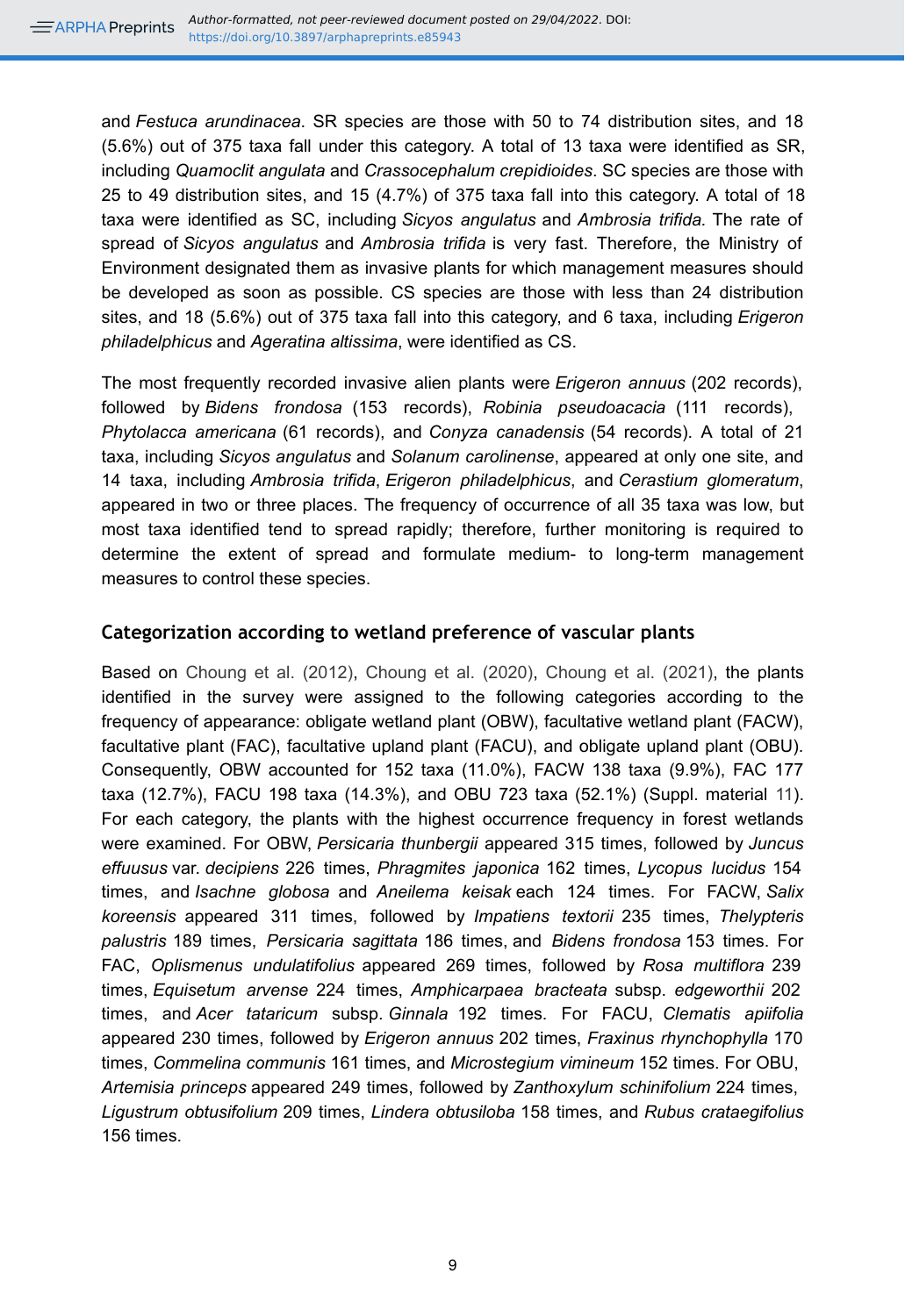#### **Vascular flora by region**

The flora of the 455 forest wetland sites in South Korea belonged to 143 families, 582 genera, 1,245 species, 26 subspecies, 104 varieties, and 13 f., with a total of 1,388 taxa recorded. Among them, the flora of 132 sites in the Gangwon area belonged to 927 taxa (66.8%), including 113 families, 423 genera, 819 species, 23 subsp., 78 var., and 7 f., and 151 taxa (about 10.9%), such as *Equisetum ramosissimum*, were found to be endemic to the Gangwon area. The flora of forest wetlands in 38 locations in the Gyeonggi region (including Incheon) was identified to consist of 555 taxa (about 40%), belonging to 98 families, 305 genera, 491 species, 14 subsp., 45 varieties, and 5 f., among which 18 taxa (1.3%) including *Scirpus orientalis* were found to be endemic to the Gyeonggi area. The flora of the 116 forest wetlands in the Gyeongsang region belonged to 121 families, 417 genera, 719 species, 21 subspecies, 64 varieties, and 7 f., with a total of 811 taxa (about 58.4%). Of these, 71 taxa (about 5.1%) including *Parathelypteris beddomei* were surveyed to have appeared in the forest wetlands of the Gyeongsang area. The flora of the 50 forest wetlands in the Chungcheong region consisted of 667 taxa (about 48%) belonging to 104 families, 357 genera, 19 subspecies, 49 varieties, and 7 f., and 43 taxa including *Reynoutria forbesii* were endemic to the forest wetlands of the Chungcheong region. A total of 770 taxa (about 55.5%) of 117 families, 397 genera, 686 species, 16 subspecies, 58 varieties, and 10 f. were identified in the flora of 90 forest wetlands in the Jeolla region. In the Jeolla region alone, 93 taxa (about 6.7%) of endemic plants were identified, including *Lapsanastrum apogonoides*. Finally, the flora of the 29 forest wetlands in the Jeju area belonged to 81 families, 186 genera, 260 species, 4 subspecies, 13 varieties, and 2 f., with a total of 279 taxa (about 20.1%), and 65 taxa (4.7%) including *Potamogeton cristatus* were surveyed to have appeared in the forest wetlands of the Jeju area. Many of the taxa distributed in each region were considered to be region-specific indicator species because their frequency of occurrence was as low as one to five locations, and additional research on forest wetland region-specific indicator species is considered necessary.

## **Vascular flora in forest wetlands of Gangwon region**

A total of 927 taxa, belonging to 113 families, 423 genera, 819 species, 23 subspecies, 78 varieties, and 7 f. were identified as vascular flora of the 132 forest wetlands in the Gangwon area (Suppl. material [18\)](#page-30-0). *Persicaria thunbergii* had the highest frequency of occurrence at 114, followed by *Salix pierotii* Miq. at 103, *Impatiens textorii* at 85, and *Fraxinus rhynchophylla* at 83. A total of 38 endemic plant taxa were identified, including *Pseudostellaria setulosa* and *Angelica purpuraefolia*. Forty seven rare plant taxa were also recorded. Of these, three taxa are classified as CR: *Cicuta virosa*, *Eriophorum gracile*, and *Magnolia kobus*. However, the *M*. *kobus* as a species native to the Jeju-South region is considered to have been planted. A total of four taxa were EN, including *Micranthes octopetala*, *Menyanthes trifoliata*, *Trientalis europaea* var. *arctica*, and *Megaleranthis saniculifolia*; 15 taxa were VU, including *Galearis cyclochila* and *Tylophora floribunda*; 20 taxa were LC, including *Aristolochia manshuriensis* and *Syringa villosa* subsp. *wolfii* and five taxa were DD, including *Scrophularia koraiensis*. Additionally, 245 taxa were floristic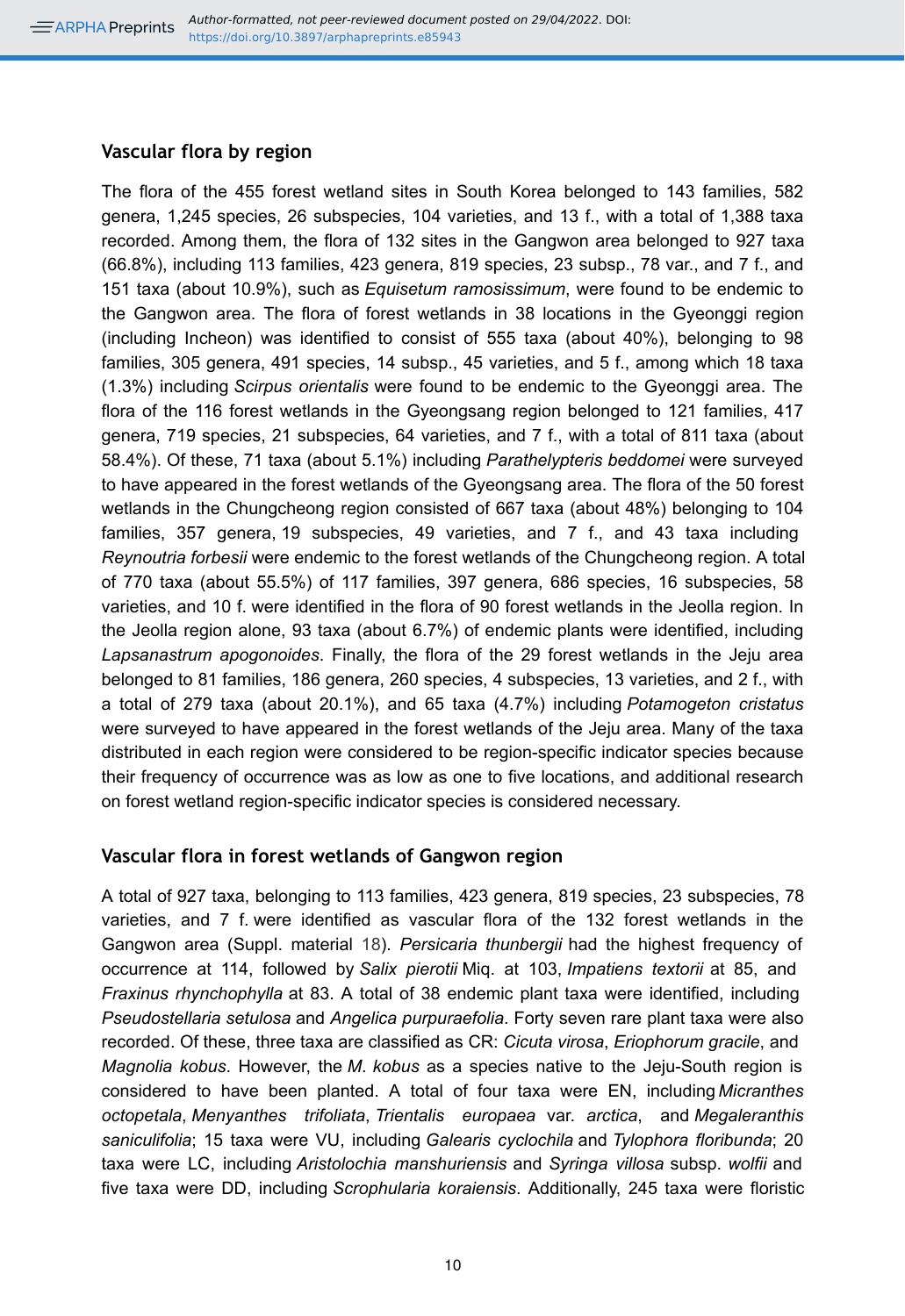target plants. There were nine grade V taxa, including *Brasenia schreberi* and *Platanthera hologlottis*; 41 grade IV taxa, including *Actaea bifida* and *Hanabusaya asiatica*; and 61 grade III taxa, including *Megaleranthis saniculifolia*, *Vicia chosenensis*, and *Carex lasiolepis*; 36 taxa were invasive alien plants, including *Chenopodium album*. and *Dactylis glomerate*.

Of the 927 taxa identified in the forest wetlands of the Gangwon region, 151 taxa (about 16.3%) were confirmed to be endemic to the forest wetlands of the Gangwon region (Suppl. material [12\)](#page-29-3). Of the endemic species in Gangwon-do, the taxon that appeared most frequently was *Carpinus cordata* (19 records), followed by *Tilia amurensis* (18 records), *Acer barbinerve* (10 records), *Impatiens textori* var. *koreana* (9 records), and *Salix rorida* (8 records). The following trees were documented to be distributed in areas considered to be south of central South Korea: *Dryopteris erythrosora* (Seo-myeon, Yangyang-gun), *Carpinus turczaninovii* (Daegwallyeong-myeon, Pyeongchang-gun), *Sinomenium acutum* (Budong-myeon, Wonju-si), *Vicia angustifolia* var. *minor* (Inje-eup, Inje-gun), *Erigeron floribundus* (Wondeok-eup, Samcheok-si), *Arundo donax* (Sacheonmyeon, Gangneung-city), and *Carex lenta* (Gwirae-myeon, Wonju-si). In particular, as *Sinomenium acutum* grows naturally around Jeju, the southern islands, and the coasts, it was considered to have been either planted for medicinal purposes or originated from seeds transported with the sand for snow removal in winter. *Vicia angustifolia* var. *minor* is another species that is distributed mainly along the coast and is likely to have spread along with the snow removal sand. *Sicyos angulatus*, designated as an invasive plant, and other invasive alien plants such as *Cerastium glomeratum* And *Erigeron philadelphicus* have been introduced to one or two forest wetlands. A decrease in water supply due to climate change and terrestrialization of forest wetlands pose a threat to them and will accelerate the spread of invasive alien plants, and management measures are urgently required.

## **Vascular flora in forest wetlands of Gyeonggi region**

A total of 555 taxa belonging to 98 families, 305 genera, 491 species, 14 subspecies, 45 varieties, and 5 f. were identified within the 38 forest wetlands in the Gyeonggi region, which includes Gyeonggi-do and Incheon Metropolitan City. The most frequently occurring taxon was *Salix pierotii* (34 records), followed by *Oplismenus undulatifolius* (33 records), *Acer tataricum* subsp. *Ginnala* (30 records), and *Persicaria thunbergii* and *Ligustrum obtusifolium* with 29 records each. There were 19 endemic taxa, including *Carex sabynensis* var. *leiosperma* and *Polygonatum infundiflorum*. Additionally, 17 rare plant taxa were identified, among which six including *Iris minutoaurea* and *Rhododendron micranthum* Were VU, seven including *Arisaema heterophyllum* and *Utricularia caerulea* were LC, and four including *Scirpus orientalis* were DD. A total of 97 floristic target plant taxa were recorded. One grade V taxon was identified, while 13 grade IV taxa including *Rhamnus davurica* And *Epimedium koreanum*, 21 grade III taxa including *Cynanchum nipponicum* and *Centella asiatica*, and 16 invasive alien plants including *Bidens frondosa* and *Phytolacca americana* were recorded.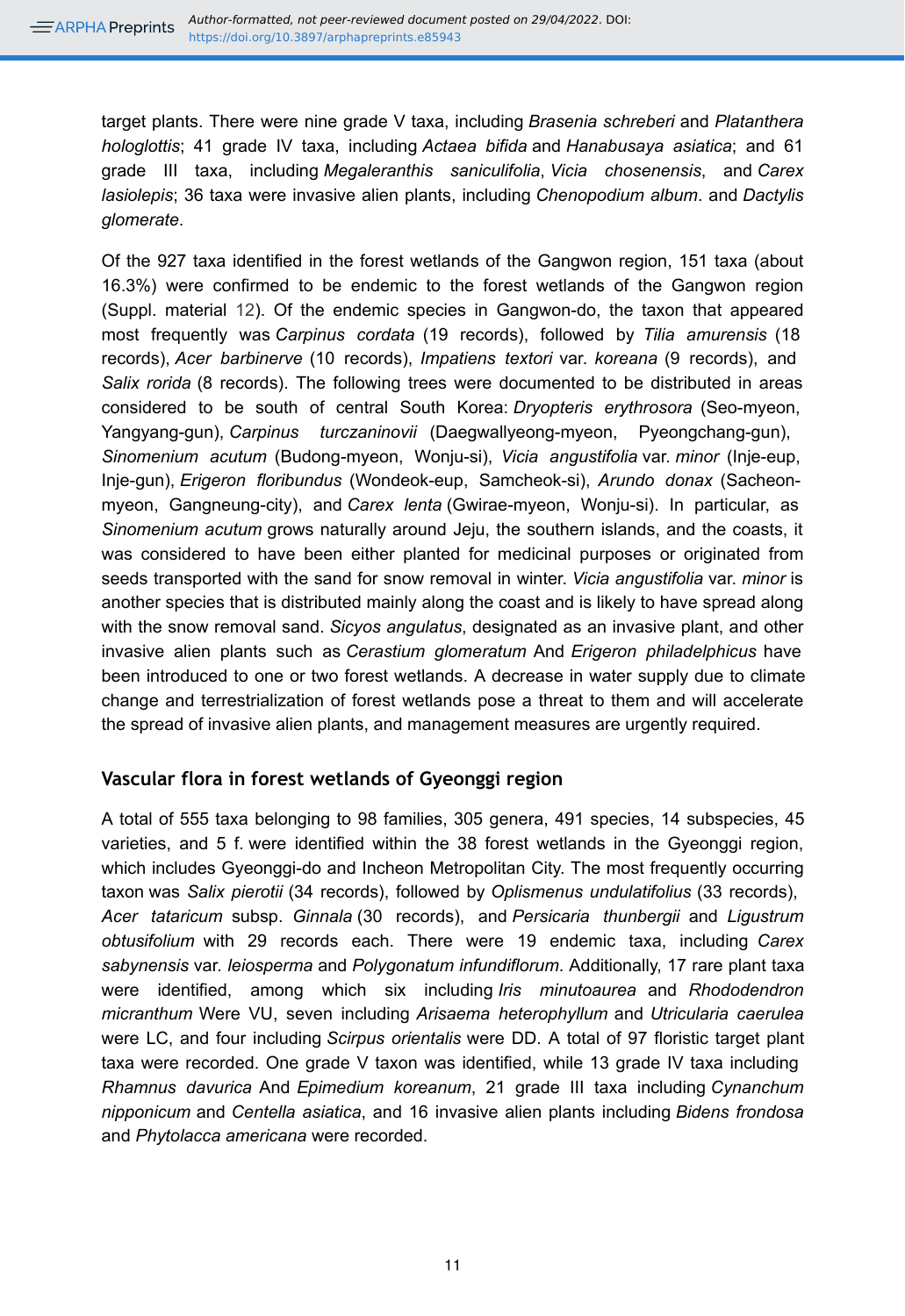Of the 555 taxa that appeared in the forest wetlands of the Gyeonggi region, 18 (approximately 3.2%) were documented to be endemic (Suppl. material [14\)](#page-29-4). *Elaeagnus glabra* was recorded three times, *Prunus japonica*, *Magnolia obovata*, *Hosta clausa*, and *Galium tokyoense* were recorded twice each, and the remaining 14 taxa were recorded only once. *Elaeagnus glabra* was observed in Gyeonggi 2019-3 (Yulgil-ri, Sang-myeon, Gapyeong-gun, Gyeonggi-do), Gyeonggi 2019-36 (Sineup-dong, Pocheon-si, Gyeonggido), and Gyeonggi 2019-37 (Hwahyeon-ri, Hwahyeon-myeon, Pocheon-si, Gyeonggi-do). In the Gyeonggi 2019-37 area, five taxonomic groups were surveyed, including *Elaeagnus glabra*, *Mukdenia rossii*, *Prunus japonica*, *Carex sabynensis* var. *leiosperma*,*Arabis hirsuta* . and *Calamagrostis pseudophragmites* (forest genetic resource reserves, Muui-dong, Jung-gu, Incheon), *Scirpus orientalis*, and *Echinochloa oryzicola* appeared in the mountain valley wetland of Gyeonggi 2019-24 (Dowon-ri, Cheongun-myeon, Yangpyeong-gun, Gyeonggi-do). *Epimedium koreanum* and *Veratrum maackii* var. *parviflorum* were found in Gyeonggi 2019-25 (Sillon-ri, Cheongun-myeon, Yangpyeong-gun, Gyeonggi-do) and *Clematis brachyura* in Gyeonggi 2019-05 (Wigok-ri, Seorak-myeon, Gapyeong-gun, Gyeonggi-do). The designation of forest genetic resource reserves, such as the one in Muui-dong, Incheon Metropolitan City, and other effective regional infrastructure-based conservation measures must be promoted to systematically monitor and manage prime forest wetlands such as Gyeonggi 2019-36.

## **Vascular flora of Gyeongsang region**

A total of 811 taxa belonging to 121 families, 417 genera, 719 species, 21 subspecies, 64 varieties, and 7 f. were identified as the flora of the 116 forest wetlands in the Gyeongsang region. The most frequently occurring species were *Persicaria thunbergii* and *Salix pierotii* (79 records each), followed by *Artemisia indica* (73 records) and *Juncus decipiens* with 72 records. A total of 27 taxa including *Lespedeza maritima* and *Hosta minor* were endemic plants. As for rare plants, 2 taxa *Utricularia uliginosa* and *Eriophorum gracile* were CR, two taxa *Hololeion maximowiczii* and *Trigonotis radicans* were EN, 12 taxa including *Utricularia bifida* and *Inula salicina* were VU, 12 taxa including *Penthorum chinense* and *Ottelia alismoides* were LC, and 5 taxa including *Chloranthus fortunei* were DD. Additionally, 157 taxa were floristic target plants. Five grade V taxa including *Eriophorum gracile* and *Asperula lasiantha* were recorded, along with 17 grade IV taxa including *Mimulus tenellus* and *Cardamine yezoensis*, and 30 grade III taxa including *Cardamine komarovii* and *Parathelypteris beddomei*. Forty-two invasive alien plant taxa including *Briza minor* and *Trifolium pratense* were identified.

Of the 811 taxa identified in the forest wetlands of the Gyeongsang region, 71 taxa (about 8.8%) including *Parathelypteris beddomei* were endemic (Suppl. material [13\)](#page-29-5). The most frequently occurring taxon was *Briza minor* (four records), followed by *Viburnum carlesii*, *Euonymus hamiltonianus* var. *maackii*, and *Lespedeza maritima* with three records each. *Briza minor* is a CS invasive alien plant which was recorded in four locations: Gyeongsangnam-do 2015-49 (Seon-ri, Wondong-myeon, Yangsan-si, Gyeongsangnamdo), Busan 2015-1 (Imgi-ri, Cheolma-myeon, Gijang-gun, Busan), Busan 2015-4 (Oeseokri, Sangbuk-myeon, Yangsan-si, Gyeongsangnam-do), and Ulsan 2015-11 (Jungsan-dong,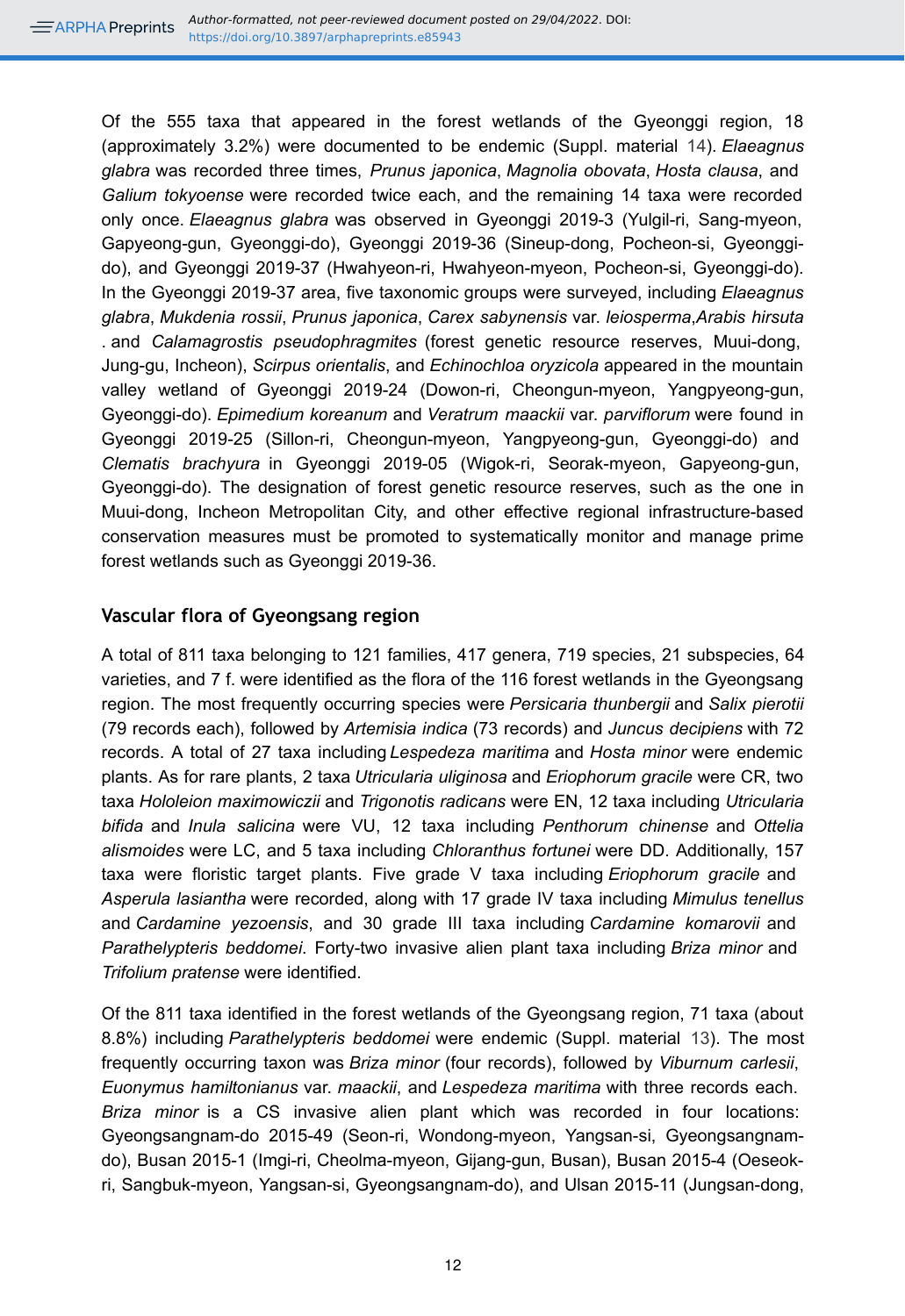Buk-gu, Ulsan). Each of these four forest wetlands is considered to have high conservation value because numerous notable plants such as *Eriophorum gracile* and *Utricularia uliginosa* are found there. In particular, the Gyeongsangnam-do 2015-49 area is a highaltitude forest wetland located at 954 m above sea level. The northern lineage plant *Eriophorum gracile* has been documented to occur there, although more precise monitoring is required. *Viburnum carlesii* was recorded in forest wetlands located in three areas in Gunwi-gun, Gyeongsangbuk-do: Gyeongsangbuk-do 2017-9.10 (Unsan-ri, Sanseong-myeon, Gunwi-eup, Gyeongsangbuk-do), Gyeongsangbuk-do 2017-11 (Hwajeon-ri, Sanseong-myeon, Gunwi-gun, Gyeongsangbuk-do), and Gyeongsangbuk-do 2017-15 (Geumyang-ri, Uiheung-myeon, Gunwi-gun, Gyeongsangbuk-do). *Geranium krameri* and *Euonymus hamiltonianus* var. *maackii* appeared in two forest wetlands: Gyeongsangbuk-do 2017-16 (Subuk-ri, Uiheung-myeon, Gunwi-gun, Gyeongsangbuk-do) and Gyeongsangbuk-do 2017 47 (Ibam-ri, Donghae-myeon, Nam-gu, Pohang-si, Gyeongsangbuk-do). *Lespedeza maritima* was observed in three locations: Gyeongsangbuk-do 2017-2 (Nogok-ri, Naenam-myeon, Gyeongju-si, Gyeongsangbuk-do), Gyeongsangbuk-do 2017-9·10 (Unsan-ri, Sanseong-myeon, Gunwi-eup, Gyeongsangbukdo), and Ulsan 2015-3 (Oegwang-ri, Onyang-eup, Ulju-gun, Ulsan).

A total of ten invasive alien plant taxa were found to be endemic to the Gyeongsang region. Of these, two taxa, *Lepidium virginicum* and *Lolium perenne* were SS, two taxa *Rudbeckia bicolor* and *Cosmos bipinnatus* were SR, four taxa including *Medicago polymorpha* and *Hibiscus trionum* were SC, and two taxa *Elymus repens*, *Briza minor* were CS. Thus, the development of management measures for preventing their spread is urgent.

## **Vascular flora of Chungcheong region**

A total of 667 taxa belonging to 104 families, 357 genera, 592 species, 19 subspecies, 49 varieties, and 7 f. were identified as the flora of the forest wetlands at 50 sites in the Chungcheong region. The frequency of occurrence from highest to lowest was as follows: *Artemisia indica* (41 records), *Persicaria thunbergii* (40 records), *Salix pierotii* (40 records), *Oplismenus undulatifolius* (39 records), and *Equisetum arvense* (37 records). A total of 25 taxa of endemic plants were observed, including *Fraxinus chiisanensis* and *Iris rossii* var. *latifolia* J. As for rare plants, two taxa *Carex capricornis* and *Prunus* ⨉ *yedoensis* were CR. However, additional research is considered necessary for *Prunus*  $\times$  *yedoensis*. Four taxa including *Utricularia japonica* were VU, seven taxa including *Gentiana triflora* var. *japonica* and *Tricyrtis macropoda* were LC, and five taxa including *Eleutherococcus divaricatus* var. *chiisanensis* (Nakai) were DD. A total of 113 taxa were floristic target plants, including two grade V taxa *Utricularia japonica* and *Asperula lasiantha*, ten grade IV taxa including *Rodgersia podophylla* and *Aegopodium alpestre*, and 26 grade III taxa including *Catolobus pendulus* and *Veratrum maackii* var. *japonicum*. Twenty-nine invasive alien plant taxa including *Rumex obtusifolius* and *Carduus crispus* were also recorded.

Of the 667 taxa identified in the Chungcheong region, 43 taxa (about 6.4%), including *Dryopteris sacrosancta*, *Fallopia forbesii*, and *Lonicera harae* were endemic to the Chungcheong region (Suppl. material [15](#page-29-6)) and were recorded only once or twice. Four taxa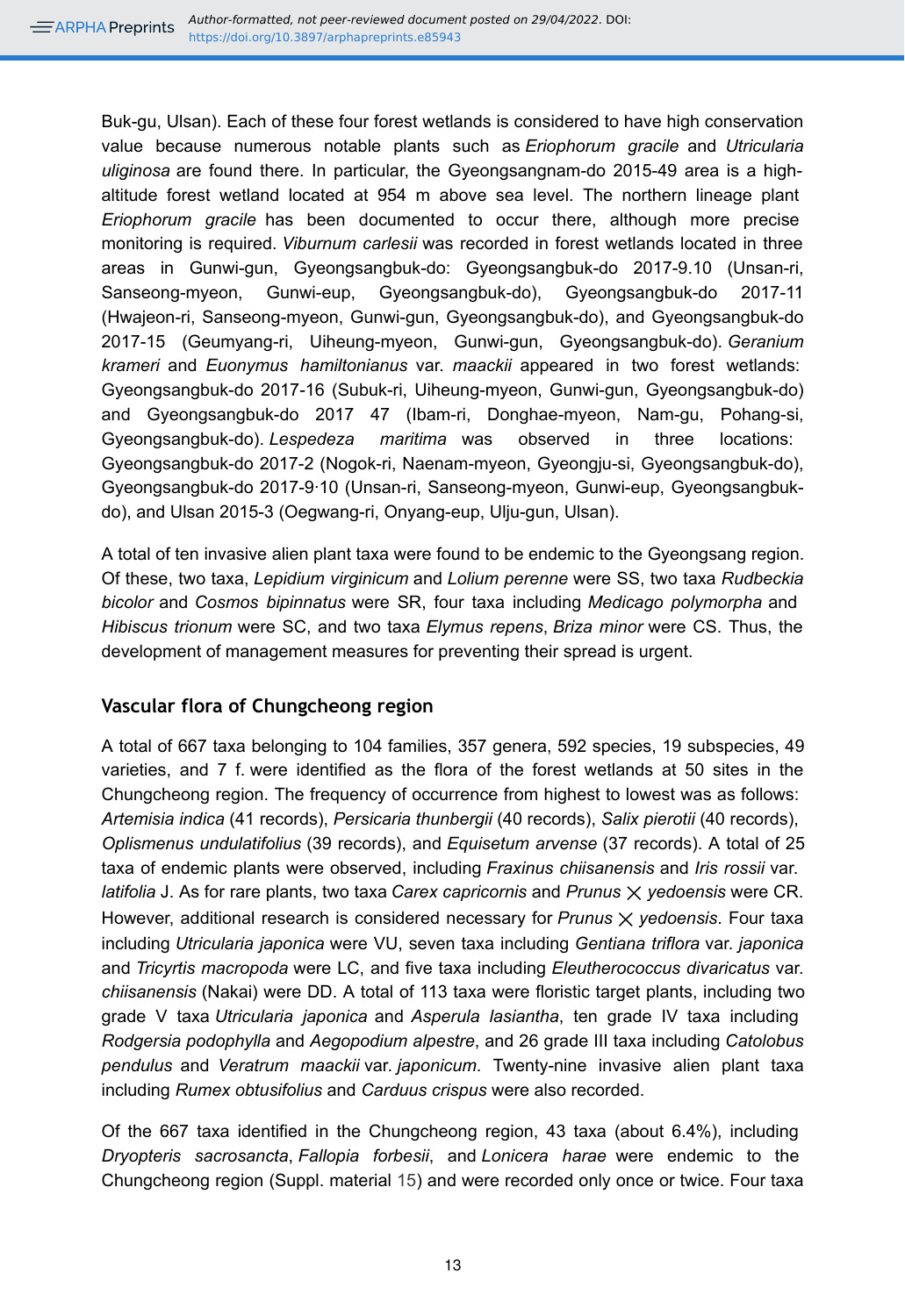including *Indigofera pseudotinctoria*, *Dryopteris sacrosancta*, and *Primula sieboldii* were recorded twice, and 39 taxa including *Broussonetia papyrifera* and *Tripora divaricata* were recorded only once. The current distribution status of the 43 taxa that were endemic to the Chungcheong region showed that eight taxa were recorded in Chungcheongnam-do 2016 12/13/14 (Daedong-ri, Yeomchi-eup, Asan-si, Chungcheongnam-do), including *Ixeris debilis* and *Solidago gigantea*. Therefore, management measures for *Solidago gigantea* are required. Six taxa including *Themeda triandra*. and *Vicia unijuga* var. *ouensanensis* were recorded in Chungcheongnam-do 2016-05 (Cheongnae-ri, Jewon-myeon, Geumsangun, Chungcheongnam-do) and Chungcheongbuk-do 2017-34 (Jidong-ri, Dongnyangmyeon, Chungju-si, Chungcheongbuk-do), respectively.

## **Vascular flora of Jeolla region**

A total of 770 taxa belonging to 117 families, 397 genera, 686 species, 16 subspecies, 58 varieties, and ten f. were recorded in 90 forest wetlands in the Jeolla region. The most frequently occurring taxa were: *Oplismenus undulatifolius* (65 records), *Rosa multiflora* (57 records), *Salix pierotii* (53 records), *Ligustrum obtusifolium* (52 records), and *Styrax japonicus* (51 records). Twenty-eight taxa including *Stewartia koreana* and *Carex erythrobasis* were identified as endemic to the region. A total of 38 rare plant taxa were recorded, of which five including *Utricularia aurea* and *Habenaria radiata* were CR, two including *Hololeion maximowiczii* and *Ophioglossum vulgatum* were EN, 12 including *Pogonia minor* and *Sparganium stoloniferum* were VU, 14 including *Melothria japonica* and *Lindera sericea* were LC, and five including *Hypericum attenuatum* were DD. Additionally, 162 floristic target plant taxa were recorded, including eight grade V taxa including *Arundinaria munsuensis* and *Nephrolepis cordifolia*, 18 grade IV taxa including *Dryopteris tokyoensis* and *Lonicera caerulea*, and 29 grade III taxa including *Salvia japonica* and *Teucrium veronicoides*. Twenty-two invasive alien plant taxa including *Erechtites hieraciifolius* and *Tagetes minuta* were recorded.

Of the 770 taxa found in the Jeolla region, 90 taxa (about 11.7%) including *Cephalotaxus harringtonia* and *Ajuga decumbens* were found to be endemic. *Scleria parvula*, *Hemerocallis thunbergii*, *Vaccinium oldhamii*, and *Hypericum attenuatum* were recorded five times, *Ischaemum anthephoroides*, *Pogonia minor*, and *Melothria japonica* four times, and *Agrostis canina* and *Euscaphis japonica* three times. All taxa recorded three, four, or five times were found to be endemic to the Jeollanam-do region (Suppl. material [16\)](#page-30-1). Eleven taxa including *Carex scabrifolia* were recorded in Jeollanam-do 2016-25 (Hanwoonri, Jaeun-myeon, Sinan-gun, Jeollanam-do), nine including *Chionanthus retusus* in Jeollanam-do 2016-15 (Cheongcheon-ri, Cheonggye-myeon, Muan-gun, Jeollanam-do), and seven including *Lophatherum gracile* in Jeollanam-do 2016-01 (Deoknyeon-ri, Doammyeon, Gangjin-gun, Jeollanam-do).

## **Vascular flora of Jeju region**

A total of 279 taxa belonging to 81 families, 186 genera, 260 species, 4 subspecies, 13 varieties, and 2 f. were identified as the flora of the 29 forest wetlands in the Jeju region.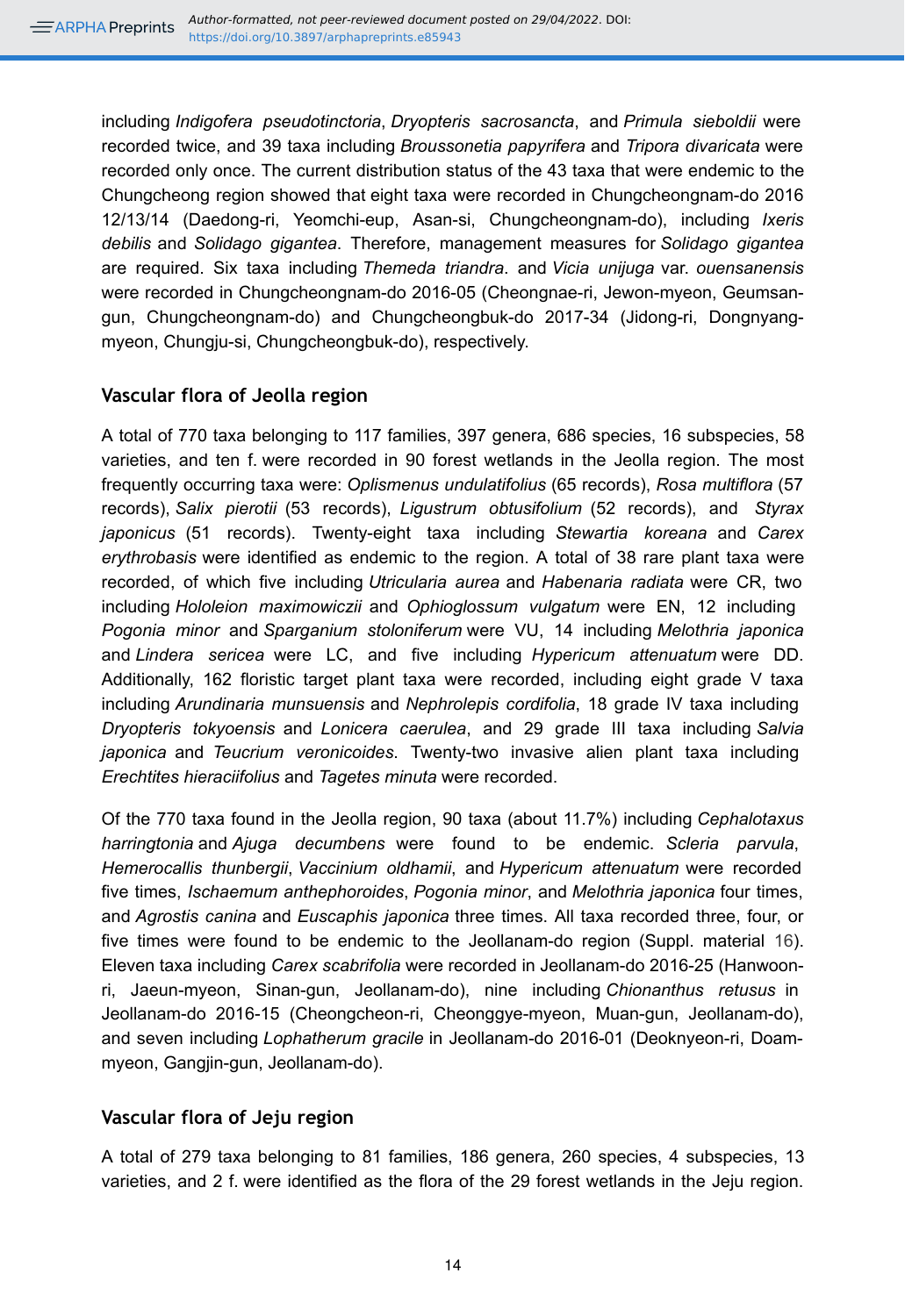The most frequently recorded taxa were: *Schoenoplectiella triangulata* (15 records), *Persicaria praetermissa* (15 records), *Rosa multiflora* (14 records), *Carex dimorpholepis* (13 records), and *Isachne globosa* (11 records). Eight taxa including *Maackia fauriei* and *Cirsium rhinoceros* were identified as endemic plants. Fourteen rare plant taxa were recorded, with two taxa *Mankyua chejuensis*, and *Utricularia uliginosa* classified as CR, four taxa including *Cynanchum amplexicaule* and *Nymphoides coreana* as EN, four taxa including *Swertia diluta* var. *tosaensis* and *Tripterospermum japonicum* as VU, one taxon *Acorus calamus* as LC, and three taxa including *Apocynum cannabinum* as DD. Sixty-eight floristic target plant taxa were recorded, of which five grade V taxa including *Brasenia schreberi* were recorded, as well as nine grade IV taxa including *Persicaria taquetii* and *Eleocharis dulcis* and 17 grade III taxa including *Ilex crenata* and *Daphniphyllum macropodum* Twelve invasive alien plant taxa were identified, including *Ambrosia artemisiifolia* and *Sisyrinchium rosulatum*.

Of the 279 taxa recorded in the forest wetlands of the Jeju region, 65 taxa (about 23.3%) including *Potamogeton cristatus* and Rubus buergeri appeared to be endemic (Suppl. material [17](#page-30-2)). About 23% of taxa endemic to the Jeju region were considered to be floristic target plants. The most frequently occurring of these taxa were: *Mankyua chejuensis*, (seven records), *Ludwigia ovalis* and *Viola lactiflora*, *Maackia fauriei*, *Cynanchum amplexicaule*, and *Nymphoides indica* (five records each), *Cirsium rhinoceros* (four records), and *Potamogeton cristatus*, *Marsilea quadrifolia*, *Sasa quelpaertensis*, and *Allium taquetii* (three records each). By region, 31 taxa including *Viburnum furcatum* were identified in Jeju 2015-28 (Sumeunmulbaengdui, Gwangnyeong-ri, Aewol-eup, Jeju-si), 9 taxa including *Potamogeton cristatus* in Jeju 2015-25 (Geumoreum, Geumak-ri, Hanlimeup, Jeju-si), and 8 taxa including *Gentiana squarrosa* in Jeju 2015-29 (Bongseong-ri, Aewol-eup, Jeju-si).

## **Disscussion**

## **Plant distribution characteristics of forest wetlands**

The most frequently appearing endemic plants in the 455 wetlands were *Weigela subsessilis* and *Salix koriyanagi*, which appeared in 111 wetlands. Wetlands with the most frequent occurrence of endemic plants were Jeollanam-do 2016-32, Chungcheongbuk-do 2017-16, Gangwon-do 2019-30, and Gangwon-do 2019-33, with eight taxa recorded in each region. In Jeollanam-do 2016-32, *Cirsium setidens*, *Scutellaria insignis*, *Weigela subsessilis*, *Thalictrum actaeifolium*, *Lysimachia coreana*, *Salix koriyanagi*, *Scrophularia koraiensis*, and *Chrysosplenium barbatum* were recorded, and in Chungcheongbuk-do 2017-16, *Cirsium setidens*, *Stewartia koreana*, *Fraxinus chiisanensis*, *Weigela subsessilis*, *Viola seoulensis*, *Thalictrum actaeifolium*, *Aconitum pseudolaeve*, and *Carex erythrobasis* were recorded. In Gangwon-do 2019-30, *Asperula lasiantha*, *Angelica reflexa*, *Cirsium setidens*, *Fraxinus chiisanensis*, *Pseudostellaria setulosa*, *Angelica purpuraefolia*, *Lysimachia coreana*, and *Saussurea grandicapitula* were recorded, and in Gangwon-do 2019-33, *Asperula lasiantha*, *Cirsium setidens*, *Pseudostellaria setulosa*, *Angelica*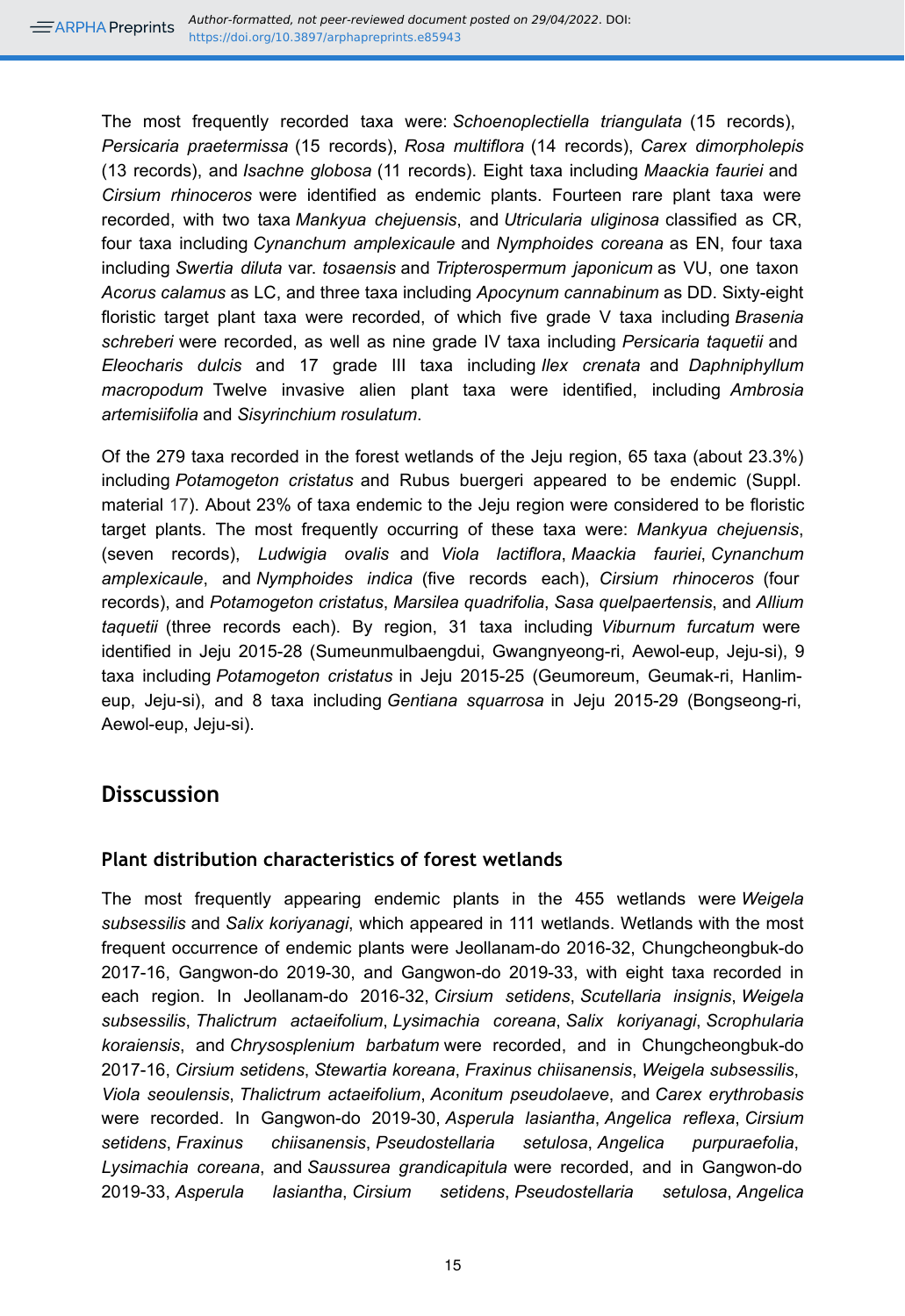*purpuraefolia*, *Aconogonon microcarpum*, *Lysimachia coreana*, *Carex erythrobasis*, and *Chrysosplenium barbatum* were recorded.

The wetlands where the greatest number of rare plants were identified were in Chungcheongbuk-do 2017-23 and Gangwon-do 2018-53. In Chungcheongbuk-do 2017-23, *Carex capricornis*. (CR), *Mimulus tenellus* (VU), *Gentiana triflora* var. *japonica* (LC), and *Rumex longifolius* (DD) were found. In Gangwon-do 2018-53, a total of eight taxa appeared: *Megaleranthis saniculifolia* and *Micranthes octopetala* (EN), *Galearis cyclochila* (VU), *Viola albida*, *Gentiana triflora* var. *japonica*, *Parasenecio auriculatus*, *Lilium distichum* , and *Trillium camschatcense*.

Analysis of the distribution characteristics of the rare plants by region and altitude showed that *Mankyua chejuense* classified as CR appeared only in seven forest wetlands at 160 meters or below in Jeju-do, and *Cicuta virosa* appeared only in six forest wetlands in Gangwon-do, although there was no altitude restriction. *Utricularia uliginosa* appeared only in the southern regions of Gyeongsangnam-do and Jeollanam-do. *Eriophorum gracile* appeared only in the forest wetlands of Gangwon-do, which were located at high altitudes. As wetlands with high OBW occurrence rates relative to the occurrence of other species, three forest wetland sites in Jeju-do showed the presence of OBW: Jeju 2015-07, Jeju 2015-10, and Jeju 2015-17. In Jeju 2015-07, ten taxa were identified: *Potamogeton distinctus*, *Trapa japonica*, *Triadenum japonicum*, *Monochoria vaginalis* var. *plantaginea*, *Typha orientalis*, *Schoenoplectiella triangulata*, *Brasenia schreberi*, *Nymphoides indica*, *Schoenoplectus tabernaemontani*, and *Utricularia japonica*. In Jeju 2015-10, two taxa were identified: *Trapa japonica* and *Schoenoplectiella triangulata*. In Jeju 2015-17, three taxa were identified: *Spirodela polyrrhiza*, *Trapa japonica*, and *Wolffia arrhiza*. In contrast, there were eight wetlands with high OBU occurrence rates relative to the occurrence rates of other species sites, where only OBU were recorded: Gyeongsangbuk-do 2017-44 (20 taxa), Gyeongsangbuk-do 2018-09 (24 taxa), Jeollanam-do 2016-07 (14 taxa), Jeollabukdo 2016-10 (11 taxa), Jeollabuk-do 2016-20 (18 taxa), Jeollabuk-do 2016-21 (36 taxa), Chungcheongbuk-do 2017-02 (47 taxa), and Chungcheongbuk-do 2017-18 (16 taxa). These forest wetlands were located at altitudes of up to 500 m above sea level, which made them highly accessible, and they are considered to be wetlands that are undergoing terrestrialization and losing their function as forest wetlands.

## **Forest wetland conservation measures**

The notable plants recorded in the 455 forest wetlands included 8 taxa of grade II endangered wild plants, 202 taxa of northern plants in the Korean Peninsula, 66 taxa of endemic plants of the Korean Peninsula, 94 taxa of IUCN-designated rare plants, and 411 taxa of floristic regional indicator plants. In forest wetlands where eight taxa of native endangered wild plants (grade II) occur (*Mankyua chejuense*, *Cicuta virosa*, *Utricularia uliginosa*, *Habenaria radiata*, *Menyanthes trifoliata*, *Trientalis europaea* var. *arctica*, *Brasenia schreberi*, and *Eleutherococcus senticosus*), it is necessary to designate the area as a conservation area through an immediate review of its feasibility or to establish a conservation plan by installing information boards and training local observers. In forest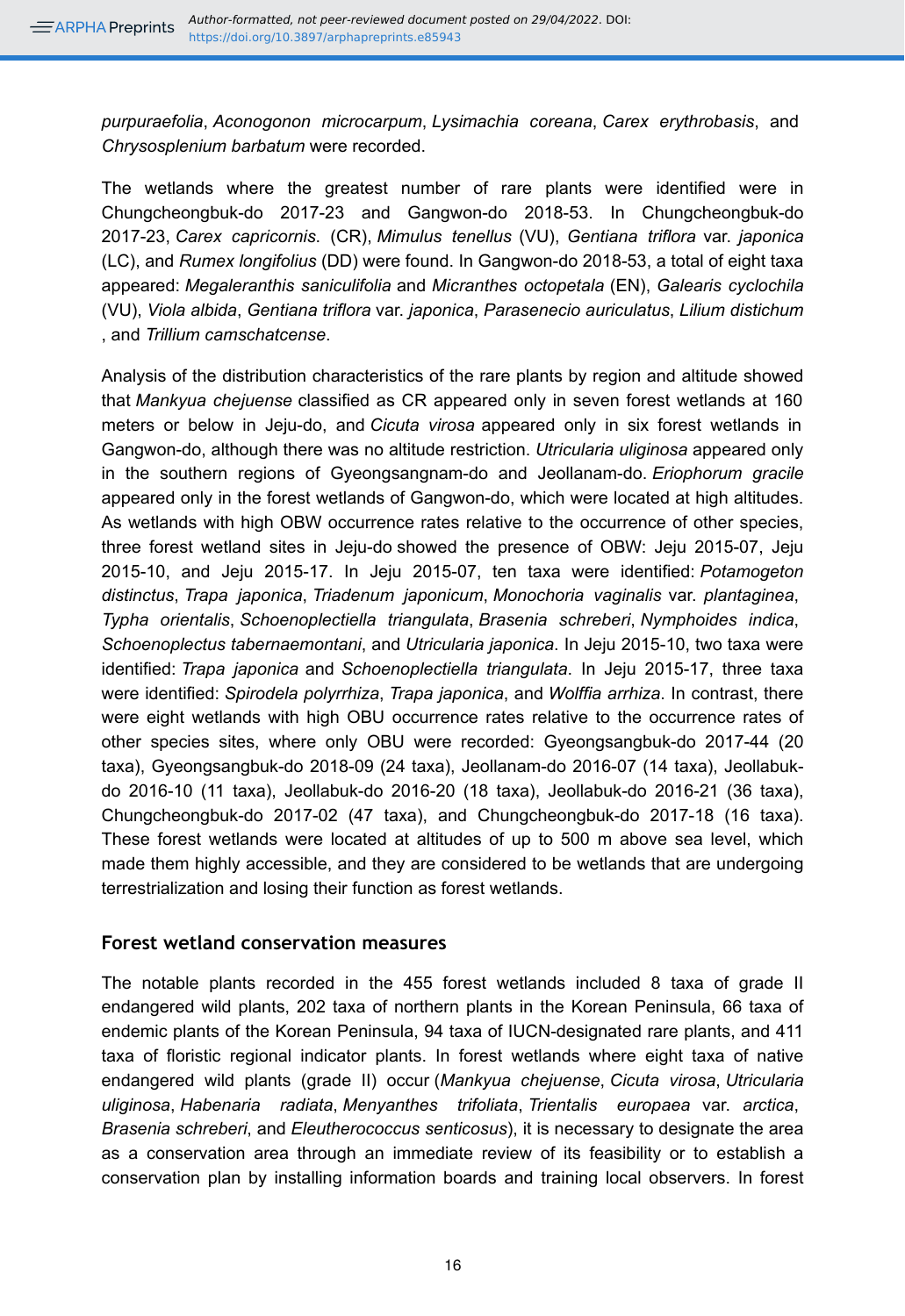wetlands where native rare plants classified as VU, EN, and CR occur, 1-14 forest wetlands should be designated by Korea Forest Service as Forest Genetic Resources Reserves (FGRR) to be monitored for a cycle of three years. For 197 taxa of floristic target plants of grade III and above, precise monitoring around the native habitat should be conducted periodically.

A total of 64 invasive alien plant taxa were identified in 455 forest wetland sites. The species with the highest frequency of occurrence was *Erigeron annuus* (202 records), followed by *Bidens frondosa* (153 records), *Robinia pseudoacacia* (111 records), *Phytolacca americana* (61 records), and *Conyza canadensis* (54 records). *Erigeron annuus* was identified at 65 (56%) of the 116 sites in the Gyeongsang region, but it was recorded most frequently in the Gyeongsangbuk-do region, occurring at 50 (73.5%) of the 68 sites. In the Chungcheong region, it appeared at 26 (52%) of the 50 sites, 63 (47.7%) of the 132 sites in the Gangwon-do region, and 18 (47.3%) of the 38 sites in the captal area. *Erigeron annuus* was mostly observed around Gyeongsangbuk-do, Chungcheongnam-do, Chungcheongbuk-do, Gyeonggi-do, and Gangwon-do. In the southern regions of Jeju, Jeollanam-do, and Gyeongsangnam-do, *Erigeron annuus* as FACU was considered to have spread slowly owing to the ease of water supply even in winter in southern regions such as Jeju, Jeollanam-do, and Gyeongsangnam-do. However, for forest wetlands in the northern part of the country, the spread is expected to be more active because the moisture supply is insufficient in winter. *Bidens frondosa* had a similar distribution pattern. It was found in 18 (48.6%) of 37 sites in the Gyeonggi region and in 48 (41.4%) of 116 sites in the Gyeongsang region and had spread to 42 sites (61.8%) in the Gyeongsangbuk-do region. It also occurred in the Gangwon-do and Chungcheong-do regions at 36.4% and 30% of the sites in each region, respectively. *Robinia pseudoacacia* was found in the following regions excluding Jeju: Chungcheong (38%), Gangwon (31.1%), capital area (26.3%), Gyeongsang (25%), and Jeolla (13.3%). *Robinia pseudoacacia* is an OBU that often appears at the boundaries of forest wetlands. As it is known not to spread into the interior of forest wetlands, it can serve as an indicator plant for changes in the size of forest wetland areas. In contrast, *Sicyos angulatus* (FACW) was recorded in one location in Gangwon 2019-36 area during the second survey of forest wetlands conducted from 2015 to 2019, but its spreading speed is very fast, and it is necessary to pre-empt its spread through monitoring and control measures.

Among 455 forest wetlands, 23 were classified as deformed wetlands due to natural disasters and terrestrialization; 323 sites (approximately 71%) are privately owned and difficult to manage. Additionally, only 20% (91 sites) are currently designated as forest genetic resource conservation areas [\(Korea National Arboretum 2019b\)](#page-21-7). Therefore, further designation of FGRRs is required. Application of other effective area-based conservation measures (OECMs) does not involve designating conservation areas but is defined as the management of geographically limited areas over long periods, intending to maintain positive and sustainable in situ conservation of biodiversity, along with relevant ecosystem functions and services, and cultural, spiritual, socio-economic, and other locally relevant values [\(IUCN World Commission on Protected Areas \(WCPA\) 2019](#page-20-12)). In South Korea, seven areas of use including forest wetlands and algific slopes were reported to be suitable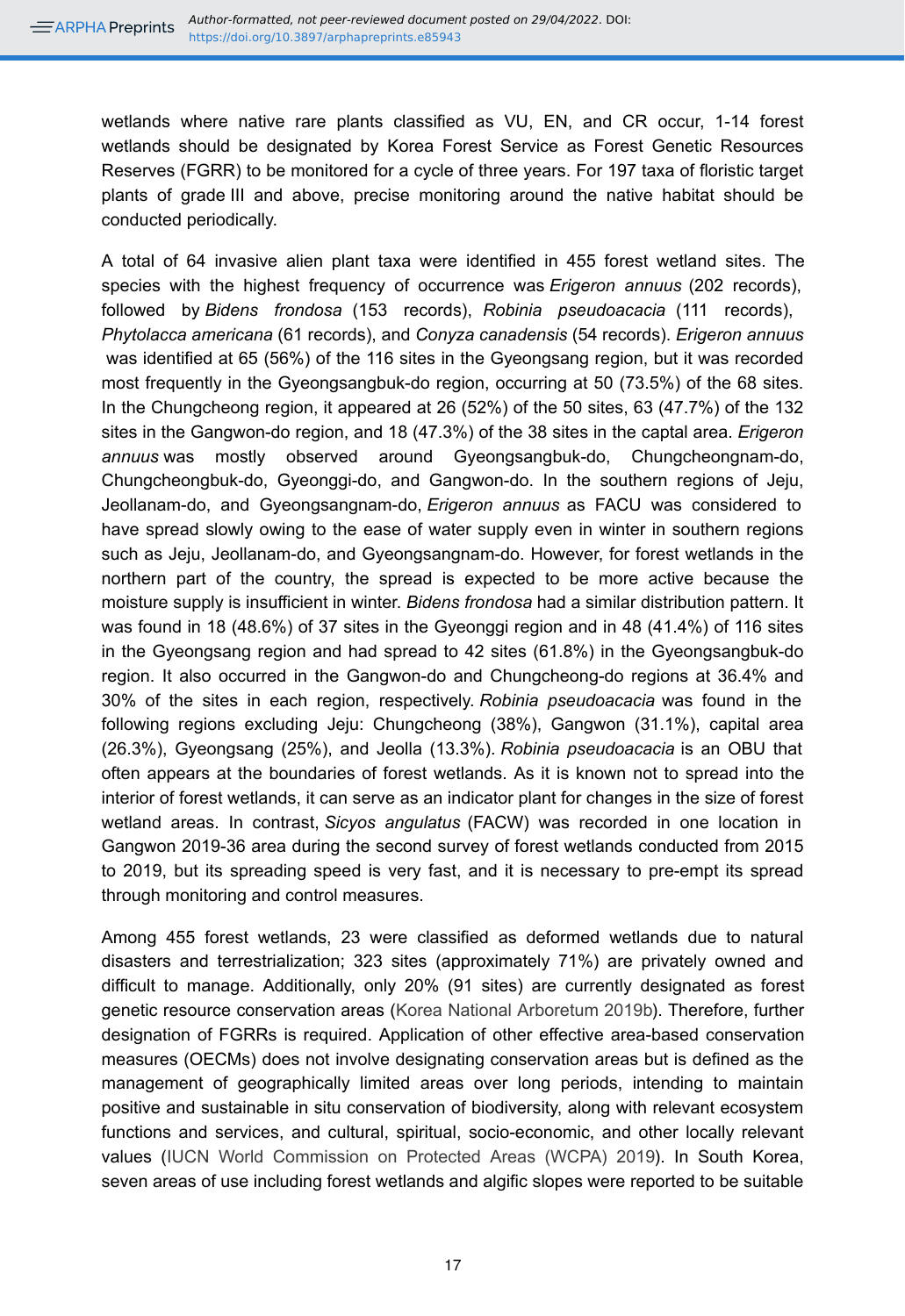for OECMs. Therefore, it is necessary to pre-emptively designate 140 of the remaining 364 sites as FGRRs and apply OECMs and to seek an integrated management plan with systematic and regular monitoring under the administration of government agencies.

# **Conclusions**

This study was conducted to investigate the customary vascular flora of 455 mountain and forest wetlands in South Korea, to survey for mid-and long-term conservation and utilization, and to prepare basic data necessary for the restoration of the forest wetlands in the future under climate change. The survey was conducted from April 2015 to November 2019. The vascular flora of 455 sites was identified and included 1,388 taxa belonging to 143 families, 582 genera, 1,246 species, 26 subspecies, 104 varieties, and 12 forma. The most frequently occurring species in South Korea's forest wetlands were: *Persicaria thunbergii* (315 records), *Salix pierotii* (311 records), *Oplismenus undulatifolius* (269 records), *Artemisia indica* (249 records), *Impatiens textorii* (235 records), and *Clematis apiifolia* (235 records).

A range of notable plants was also recorded. Eight taxa of grade II endangered wild plants were identified, including *Menyanthes trifoliata* and *Mankyua chejuense*. A total of 220 taxa belonging to 65 families, 141 genera, 208 species, 4 subspecies, and 8 varieties were identified as northern lineage plants. However, it is considered necessary to review the distribution of the list of 616 ([Amarsana et al. 2020\)](#page-19-3) northern plants of the Korean Peninsula. A total of 66 taxa belonging to 27 families, 57 genera, 59 species, 6 varieties, and 1 f. were identified as endemic plants of the Korean Peninsula. *Salix koriyanagi* and *Weigela subsessilis* each had 111 records. The rare plants designated by the Korea Forest Service recorded during the survey consisted of 94 taxa belonging to 46 families, 81 genera, 86 species, 1 subspecies, 5 varieties, and 2 forma. A total of 8 taxa including *Carex capricornis* were CR, 10 taxa including *Micranthes octopetala* were EN, 31 taxa including *Utricularia bifida* were VU, 31 taxa including *Streptopus ovalis* were LC, and 14 taxa including *Rumex longifolius* were DD. A conservation strategy for each taxon of grade VU or above should be devised. Moreover, LC or DD classified as threatened species according to the IUCN Red List must be re-evaluated.

A total of 411 floristic target plant taxa belonging to 103 families, 268 genera, 381 species, 5 subspecies, 24 varieties, and 1 f. were recorded. A total of 17 taxa including *Trientalis europaea* var. *arctica* were grade V, 70 taxa including *Hanabusaya asiatica* were grade IV, 110 taxa including *Cynanchum amplexicaule* were grade III, 90 taxa including *Maianthemum bifolium* were grade II, and 129 taxa including *Tricyrtis macropod*a were grade I. Thirty-one limestone area plant taxa were recorded including *Stemmacantha uniflora*, and 64 invasive alien plant taxa belonging to 17 families, 54 genera, 63 species, and 1 subspecies were also recorded. Eighteen taxa including *Erigeron annuus* were WS, nine taxa including *Symphyotrichum pilosum* were SS, 13 taxa including *Quamoclit angulate* were SR, 18 taxa including *Sicyos angulatus* were SC, and six taxa including *Ageratina altissima* were CS. The most frequently occurring invasive alien plants in the 455 mountain forest wetlands were *Erigeron annuus* with 202 records, followed by *Bidens*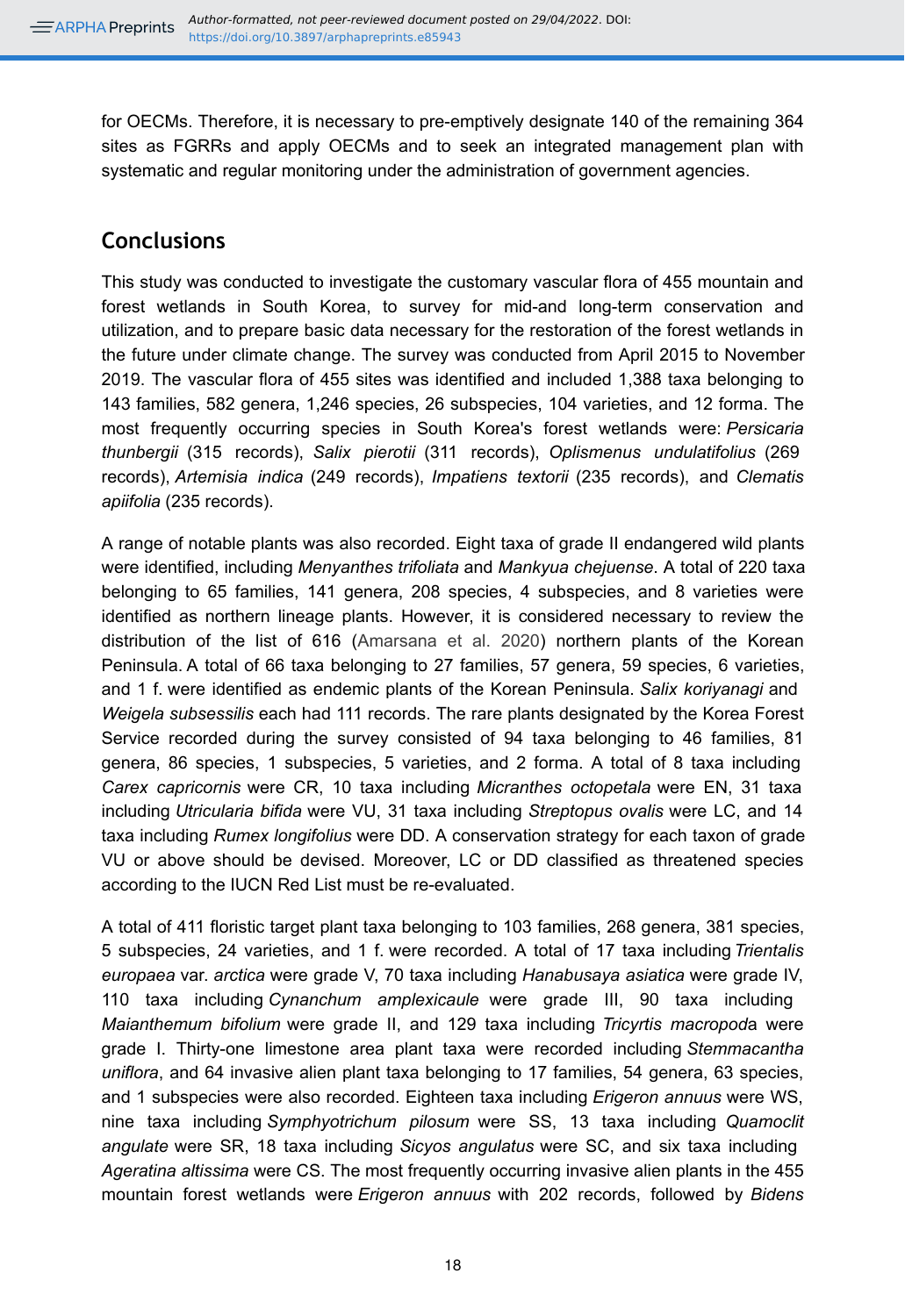*frondosa* with 153 records, *Robinia pseudoacacia* with 111 records, *Phytolacca americana* L. with 61 records, and *Conyza canadensis* with 54 records.

All vascular plants recorded were classified according to their wetland preference: 152 taxa (11.0%) were OBW, 138 taxa (9.9%) were FACW, 177 taxa (12.7%) were FAC, 198 taxa (14.3%) were FACU, and 723 (52.1%) were OBU.

The distribution of vascular plants by region was also recorded. The flora at 132 sites in the Gangwon region consisted of 927 taxa belonging to 113 families, 423 genera, 819 species, 23 subspecies, 78 varieties, and 7 forma. At 38 sites in the Gyeonggi region, 555 taxa belonging to 98 families, 305 genera, 491 species, 14 subspecies, 45 varieties, and 5 f. were identified. At 116 sites in the Gyeongsang region, 811 taxa belonging to 121 families, 417 genera, 719 species, 21 subspecies, 64 varieties, and 7 f. were identified. At 50 sites in the Chungcheong region, 667 taxa belonging to 104 families, 357 genera, 592 species, 19 subspecies, 49 varieties, and 7 f. were identified. At 90 sites in the Jeolla region, 770 taxa belonging to 117 families, 397 genera, 686 species, 16 subspecies, 58 varieties, and 10 f. were identified. At 29 sites in the Jeju region, 279 taxa belonging to 81 families, 186 genera, 260 species, 4 subspecies, 13 varieties, and 2 f. were identified. At the 140 sites assessed to be much higher degree among the 364 sites, pre-emptive designation as FGRRs and application of OECMs are required. Integrated management measures for the OECMs must be sought through systematic and regular monitoring under the administration of government agencies.

# **Hosting institution**

Korea National Arboretum

# **Conflicts of interest**

The authors declare that they have no conflict of interest.

# **References**

- <span id="page-19-3"></span>• Amarsana, Jung SY, Cho WB, Han EK, So SK, Lee JH, et al. (2020) Definition and species list of northern lineage plants on the Korean Peninsula. The Society of Korean Herbal Medicine Information 8 (2): 183-204.<https://doi.org/10.22674/KHMI-8-2-5>
- <span id="page-19-0"></span>Burkett V, Kusler J (2000) Climate change: Potential impacts and interactions in wetlands of the United States. JAWRA 36 (2): 313-320. [https://doi.org/10.1111/j.](https://doi.org/10.1111/j.1752-1688.2000.tb04270.x) [1752-1688.2000.tb04270.x](https://doi.org/10.1111/j.1752-1688.2000.tb04270.x)
- <span id="page-19-1"></span>• Carpenter SR, Fisher SG, Grimm NB, Kitchell JF (2007) Global change and freshwater ecosystems. Annual Review of Ecology and Systematics 23 (1): 119-139. [https://](https://doi.org/10.1146/annurev.es.23.110192.001003) [doi.org/10.1146/annurev.es.23.110192.001003](https://doi.org/10.1146/annurev.es.23.110192.001003)
- <span id="page-19-2"></span>• Chatterjee A, Blom E, Gujja B, Jacimovic R, et al. (2010) WWF initiatives to study the impact of climate change on Himalayan high-altitude wetlands (HAWs). Mountain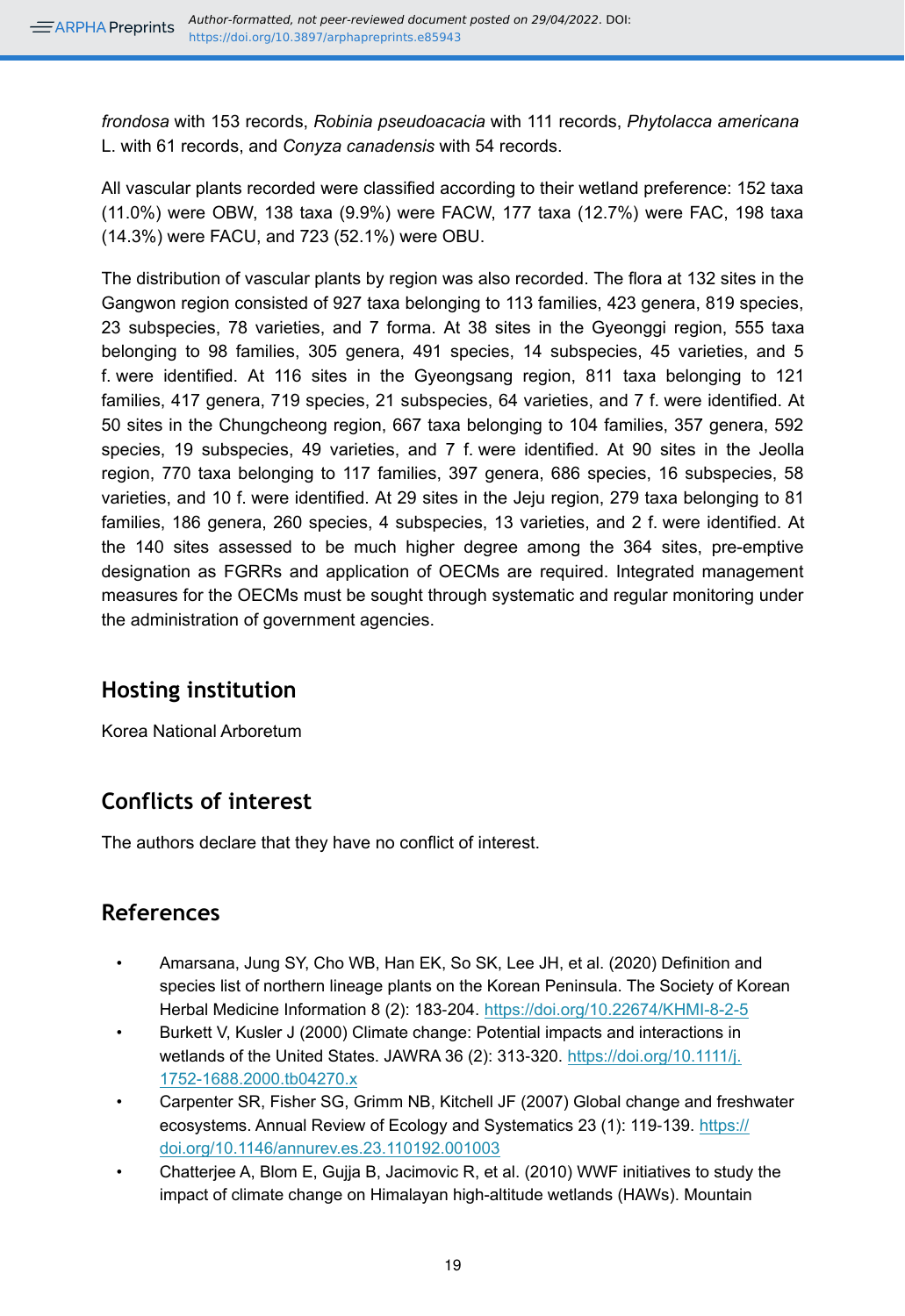Research and Development 30 (1): 42‑52. [https://doi.org/10.1659/MRD-JOURNAL-](https://doi.org/10.1659/MRD-JOURNAL-D-09-00091.1)[D-09-00091.1](https://doi.org/10.1659/MRD-JOURNAL-D-09-00091.1)

- <span id="page-20-9"></span>• Choung YS, Lee WT, Cho KH, Joo KY, et al. (2012) Categorizing vascular plant species occurring in wetland ecosystems of the Korean Peninsula. Center for Aquatic Ecosystem Restoration, Chuncheon, 243 pp. [In Korean with English Abstract]. [ISBN 978-89-964963-6-6]
- <span id="page-20-10"></span>• Choung YS, Min BM, Lee KS, Cho KH, et al. (2020) Wetland preference and life form of the vascular plants in the Korean Penisula. National Institute of Biological Resources (NIBR), Incheon, 238 pp. [In Korean with English Abstract]. URL: [www.nibr.go.kr](http://www.nibr.go.kr) [ISBN 978-89-6811-470-0]
- <span id="page-20-11"></span>• Choung YS, Min BM, Lee KS, Cho KH, et al. (2021) Wetland preference and life form of the vascular plants in the Korean Penisula. Journal of Ecology and Environment 45 (8): 1‑6. <https://doi.org/10.1186/s41610-021-00183-0>
- <span id="page-20-6"></span>• Chung GY, Chang KS, Chung JM, Choi HJ, et al. (2017) A checklist of endemic plants on the Korean Peninsula. The Korean Society of Plant Taxonomists 47 (3): 264‑288. [In Korean].<https://doi.org/10.11110/kjpt.2017.47.3.264>
- <span id="page-20-2"></span>• Dahl TE, Johnson CE (1991) Wetlands, status and trends in the conterminous United States, Mid-1970's to Mid-1980's: First update of the national wetlands status report. US Department of the Interior, Fish and Wildlife Service URL: <https://books.google.co.kr/> [ISBN 0-16-035916-3]
- <span id="page-20-5"></span>• Erwin K (2008) Wetlands and global climate change: the role of wetland restoration in a changing world. Wetlands Ecology and Management 17 (1): 71‑84. [https://doi.org/](https://doi.org/10.1007/s11273-008-9119-1) [10.1007/s11273-008-9119-1](https://doi.org/10.1007/s11273-008-9119-1)
- <span id="page-20-0"></span>• Federal Geographic Data Committee (2013) Classification of wetlands and deepwater habitats of the United States. FGDC-STD-004-2013. 2nd Edition. Wetlands Subcommittee, Federal Geographic Data Committee and U.S. Fish and Wildlife Service, Washington, DC. URL:<https://www.arlis.org/docs/vol1/K/870305775.pdf>
- <span id="page-20-1"></span>• Griffin R, J. I, L. W (2016) Madison area watersheds – wetlands and deepwater habitat. U.S. Fish and Wildlife Service. National Wetlands Inventory Technical Report. URL: <https://www.fws.gov/wetlands/Data/SupMapInf/R09Y16P01.pdf>
- <span id="page-20-3"></span>• Intergovernmental Panel on Climate Change (2007) Climate change 2007: The physical science basis. This Summary for Policymakers Was Formally Approved at the 10th Session of Working Group I of the IPCC, Paris, Feb. 5th. 18 pp. URL: [https://](https://www.slvwd.com/sites/g/files/vyhlif1176/f/uploads/item_10b_4.pdf) [www.slvwd.com/sites/g/files/vyhlif1176/f/uploads/item\\_10b\\_4.pdf](https://www.slvwd.com/sites/g/files/vyhlif1176/f/uploads/item_10b_4.pdf)
- <span id="page-20-12"></span>• IUCN World Commission on Protected Areas (WCPA) (2019) Recognising and reporting other effective area-based conservation measures. IUCN World Commission on Protected Area[s https://doi.org/10.2305/iucn.ch.2019.patrs.3.en](https://doi.org/10.2305/iucn.ch.2019.patrs.3.en)
- <span id="page-20-4"></span>• Johnson WC, Werner B, Guntenspergen G, Voldseth R, Millett B, Naugle D, Tulbure M, Carroll RH, Tracy J, Olawsky C (2010) Prairie wetland complexes as landscape functional units in a changing climate. BioScience 60 (2): 128‑140. [https://doi.org/](https://doi.org/10.1525/bio.2010.60.2.7) [10.1525/bio.2010.60.2.7](https://doi.org/10.1525/bio.2010.60.2.7)
- <span id="page-20-8"></span>• Jung SY, Lee JW, Shin HT, Kim SJ, An JB, Heo TI, Chung JM, Cho YC (2017) Invasive alien plants in South Korea. Korea National Arboretum, Pocheon, 267 pp. [ISBN 979-11-88720-00-2]
- <span id="page-20-7"></span>• Kim CH (2000) Assessment of natural environment I. selection of plant taxa. Korean Journal of Environmental Biology 18 (1): 163‑198. [In Korean with English Abstract]. URL:<https://www.koreascience.or.kr/article/JAKO200011921491733.pdf>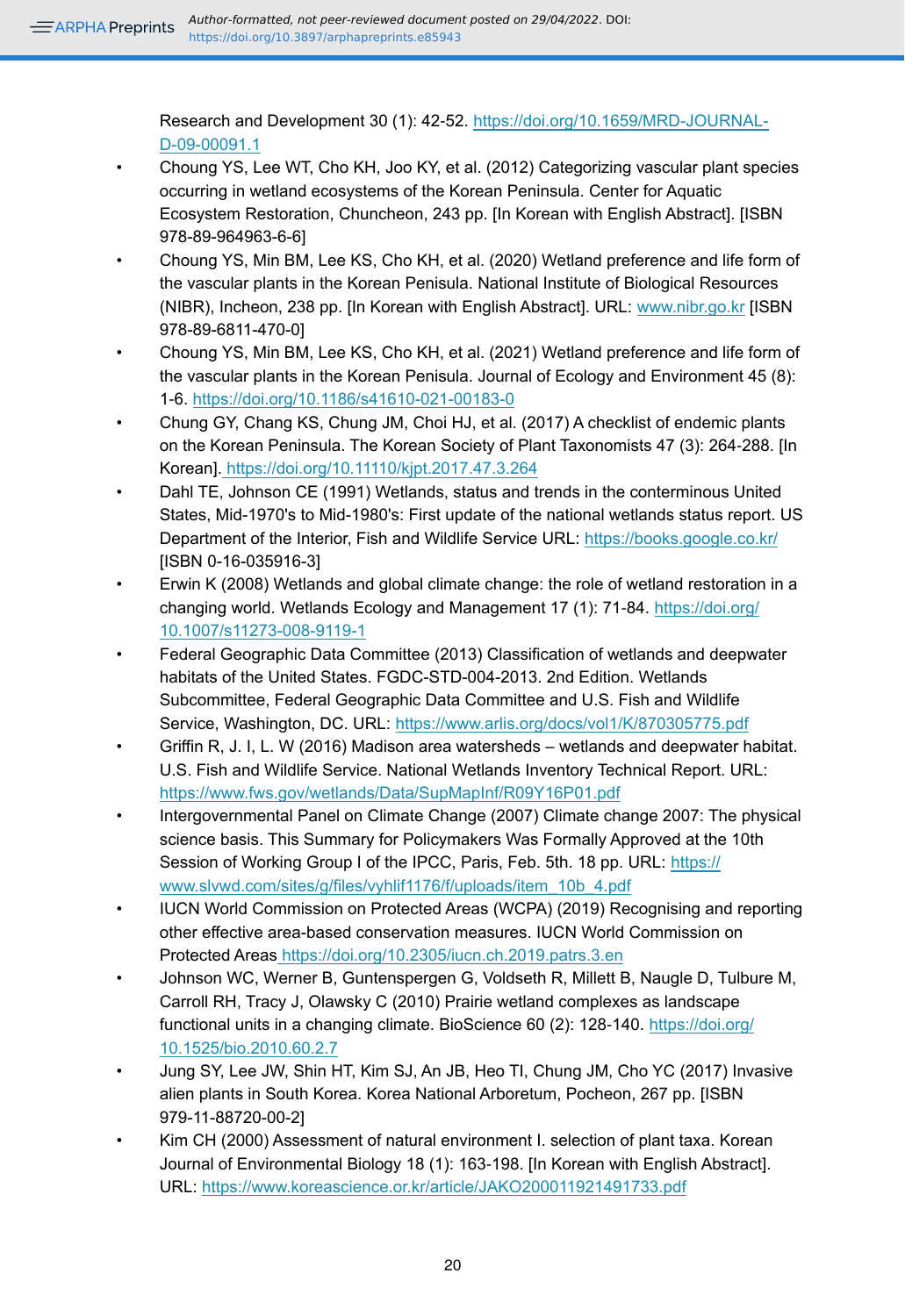- <span id="page-21-4"></span>• Korea Forest Service (2006) Manual of forest wetlands research. Korea Forest Service. URL: [https://scienceon.kisti.re.kr/commons/util/originalView.do?](https://scienceon.kisti.re.kr/commons/util/originalView.do?cn=TRKO201800015034&dbt=TRKO&rn=) [cn=TRKO201800015034&dbt=TRKO&rn=](https://scienceon.kisti.re.kr/commons/util/originalView.do?cn=TRKO201800015034&dbt=TRKO&rn=)
- <span id="page-21-16"></span>• Korea Ministry of Environment (2021a) Act on wildlife protection and management. [https://www.law.go.kr/.](https://www.law.go.kr/) Accessed on: 2021-12-21.
- <span id="page-21-1"></span>• Korea Ministry of Environment (2021b) The wetlands conservation act. [https://](https://www.law.go.kr/) [www.law.go.kr/.](https://www.law.go.kr/) Accessed on: 2021-12-21.
- <span id="page-21-15"></span>• Korea National Arboretum (2009) Rare plants data book of Korea. Korea National Arboretum, Pocheon, 296 pp. [ISBN 978-89-91458-36-9]
- <span id="page-21-18"></span>• Korea National Arboretum (2010) The plants in limestone areas. Korea. Korea National Arboretum, Pocheo, 141 pp. [ISBN 978-89-97450-05-396480]
- <span id="page-21-5"></span>• Korea National Arboretum (2016) 2016 statistical of forest wetland. Korea National Arboretum, Pocheon, 290 pp. [ISBN 979-11-87031-60-]
- <span id="page-21-19"></span>• Korea National Arboretum (2019a) Checklist of alien plants in Korea. Dooroo Happy Co., Seoul, 225 pp. [ISBN 979-11-90509-06-0]
- <span id="page-21-7"></span>• Korea National Arboretum (2019b) Forest wetland of Korea. CHPNC, Seoul, 487 pp. [ISBN 979-11-90509-04-]
- <span id="page-21-14"></span>• Korea National Arboretum (2019c) Checklist of vascular plants of North Korea. Korea National Arboretum, Pocheon, 697 pp. URL: [www.kna.go.kr](http://www.kna.go.kr) [ISBN 979-11-90509-02-2]
- <span id="page-21-8"></span>• Korea National Arboretum (2020a) Manual of forest wetlands monitoring. Korea National Arboretum, 95 pp. [ISBN 979-11-90509-23-]
- <span id="page-21-6"></span>• Korea National Arboretum (2020b) Checklist of vascular plants in Korea. Korea National Arboretum, Pocheon, 1006 pp. [ISBN 979-11-90509-48-0]
- <span id="page-21-10"></span>Lee TB (2014a) Coloured flora of Korea, Vol I. Hyangmunsa, Seoul, 916 pp. [ISBN 9788971871959]
- <span id="page-21-11"></span>• Lee TB (2014b) Coloured flora of Korea, Vol Ⅱ. Hyangmunsa, Seoul, 912 pp. [ISBN 9788971871959]
- <span id="page-21-9"></span>• Lee WT (1996) Coloured standard illustrations of Korean plants. Academy Publishing Co., Seoul, 624 pp. [ISBN 9788976161581]
- <span id="page-21-12"></span>Lee YN (2006) New flora of Korea, Vol. I, II. Kyohak Publishing Co., Seoul, 1270 pp. [ISBN 9788909118033]
- <span id="page-21-13"></span>• Melchior H (1964) Engler's syllabus der pflanzenfamilien mit besonderer berücksichtigung der nutzpflanzen nebst einer übersicht über die florenreiche und florengebiete der erde. II. band. Gebruder Bornteaeger Publishing Co., Berlin, 666 pp. [ISBN 978-3-443-39016-7]
- <span id="page-21-17"></span>• National Institute of Ecology (2018) Floristic target species (FT species) in Korea. National Institute of Ecology, Seocheon, 728 pp. URL: [www.nie.re.kr](http://www.nie.re.kr) [ISBN 979-11-89730-17-8-9348]
- <span id="page-21-3"></span>• Omar M, Maroyi A, Van Tol JJ, et al. (2016) Floral diversity, composition and distribution in a montane wetland in Hogsback, the Eastern Cape province, South Africa. Pakistan Journal of Botany 48 (5): 1861‑1870. URL: [https://www.pakbs.org/pjbot/PDFs/48\(5\)/](https://www.pakbs.org/pjbot/PDFs/48(5)/12.pdf) [12.pdf](https://www.pakbs.org/pjbot/PDFs/48(5)/12.pdf)
- <span id="page-21-0"></span>• Ramsar (2021) The convention on wetlands of international importance especially as waterfowl habitat. [https://www.ramsar.org/.](https://www.ramsar.org/) Accessed on: 2021-12-21.
- <span id="page-21-2"></span>• Ramsar Convention Secretariat (2013) The Ramsar convention manual: a guide to the convention on wetlands (Ramsar, Iran, 1971), 6th edition. Ramsar Convention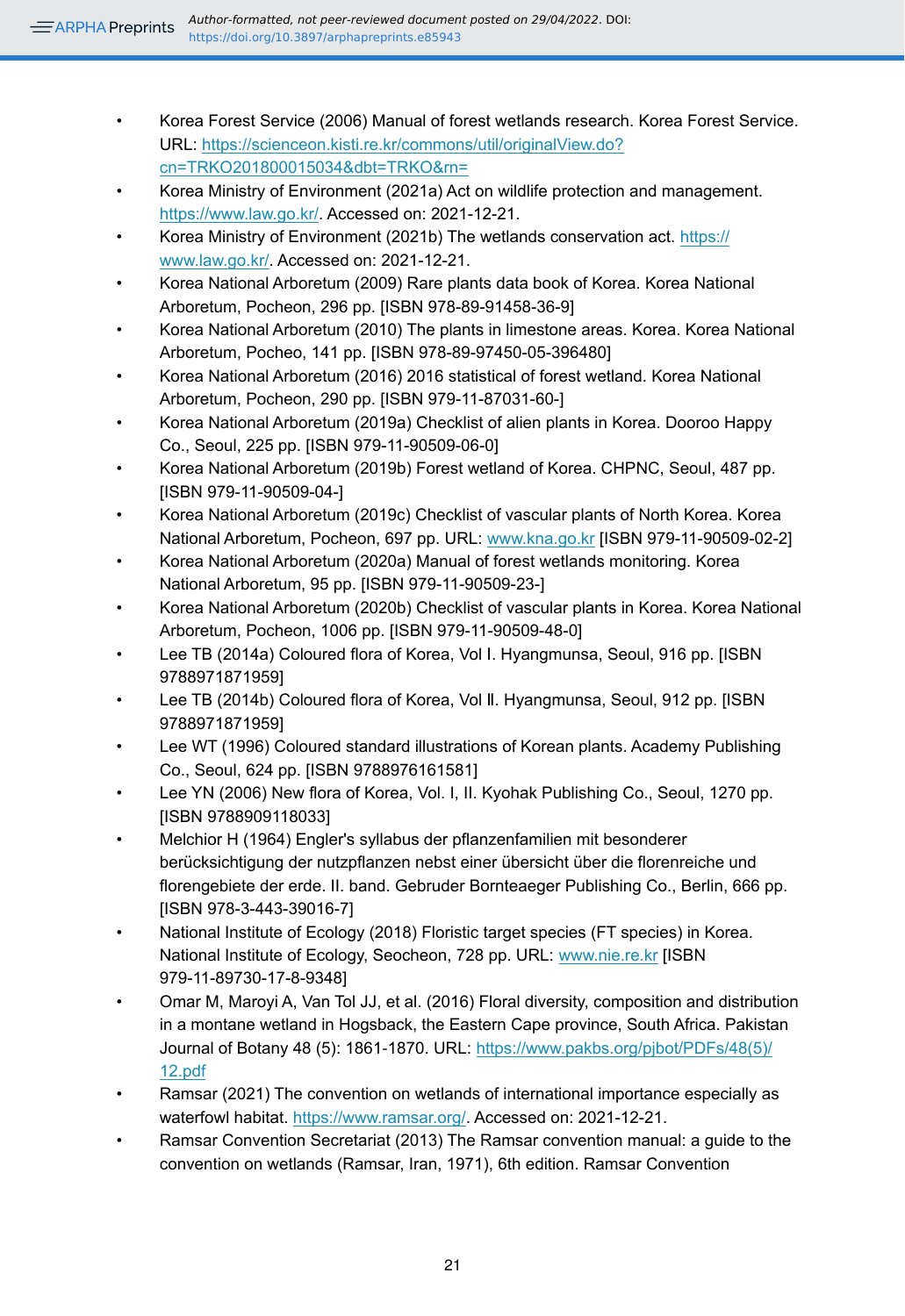Secretariat. URL: [https://www.ramsar.org/sites/default/files/documents/library/](https://www.ramsar.org/sites/default/files/documents/library/manual6-2013-e.pdf) [manual6-2013-e.pdf](https://www.ramsar.org/sites/default/files/documents/library/manual6-2013-e.pdf)

- <span id="page-22-2"></span>• Son H, Kim Y, Yun J, Chun K, Park W (2014) The flora and vegetation structure of forest wetlands in Mt. Cheongok (Gyeongbuk Bonghwa). Journal of Korean Forest Society 103 (3): 313‑320.<https://doi.org/10.14578/jkfs.2014.103.3.313>
- <span id="page-22-0"></span>• Wells D, Mundkur T (1996) Conservation of migratory waterbirds and their wetland habitats in the East Asian-Australasian Flyway. Proceedings of an International Workshop, Kushiro, Japan, 28 November-3 December 1994. Wetlands International– Asia Pacific, Kuala Lumpur, 116
- <span id="page-22-1"></span>• Zedler J, Kercher S (2005) Wetland resources: Status, trends, ecosystem services, and restorability. Annual Review of Environment and Resources 30 (1): 39‑74. [https://](https://doi.org/10.1146/annurev.energy.30.050504.144248) [doi.org/10.1146/annurev.energy.30.050504.144248](https://doi.org/10.1146/annurev.energy.30.050504.144248)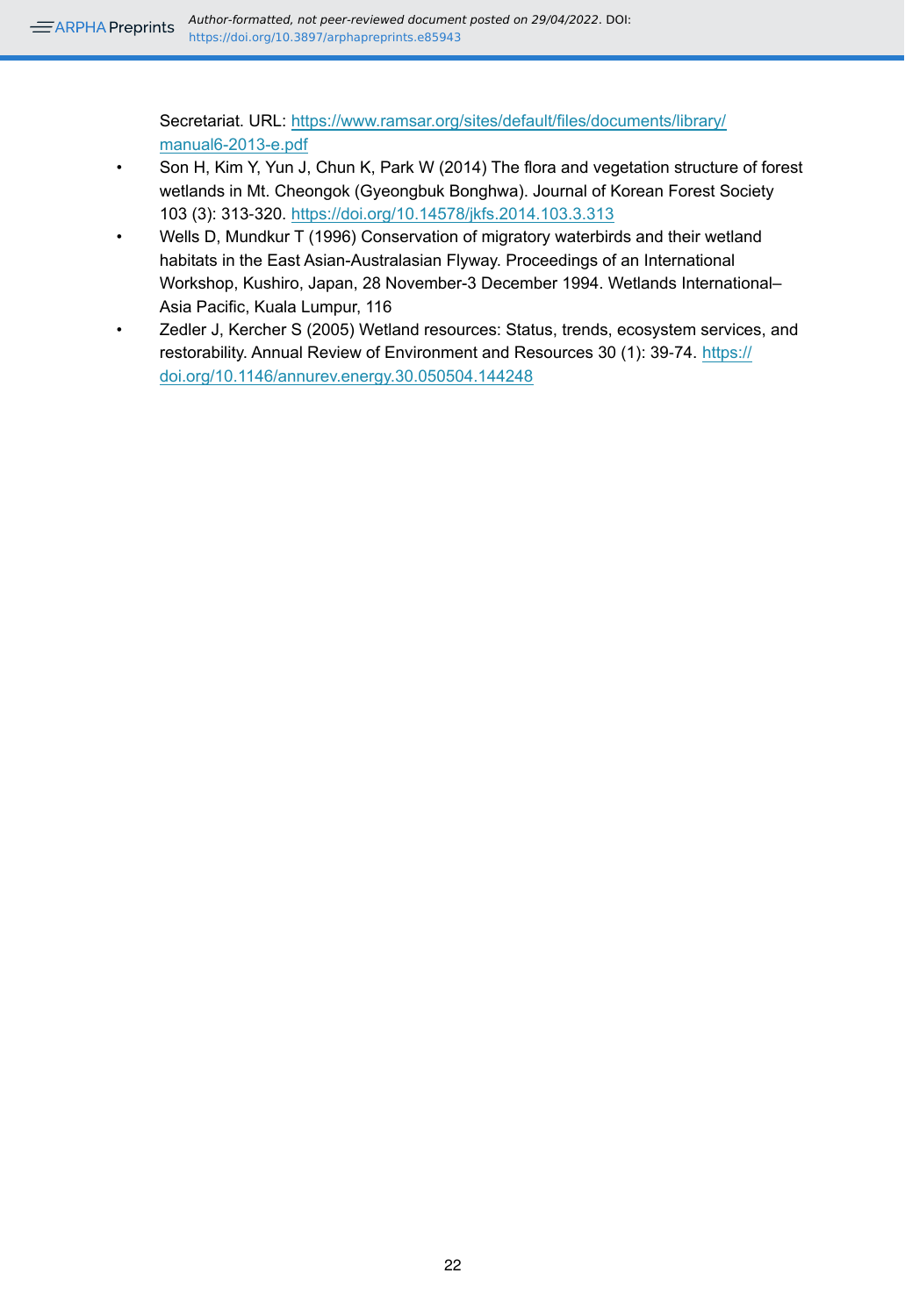<span id="page-23-0"></span>

## Figure 1.

Map showing the location of forest wetlands by region.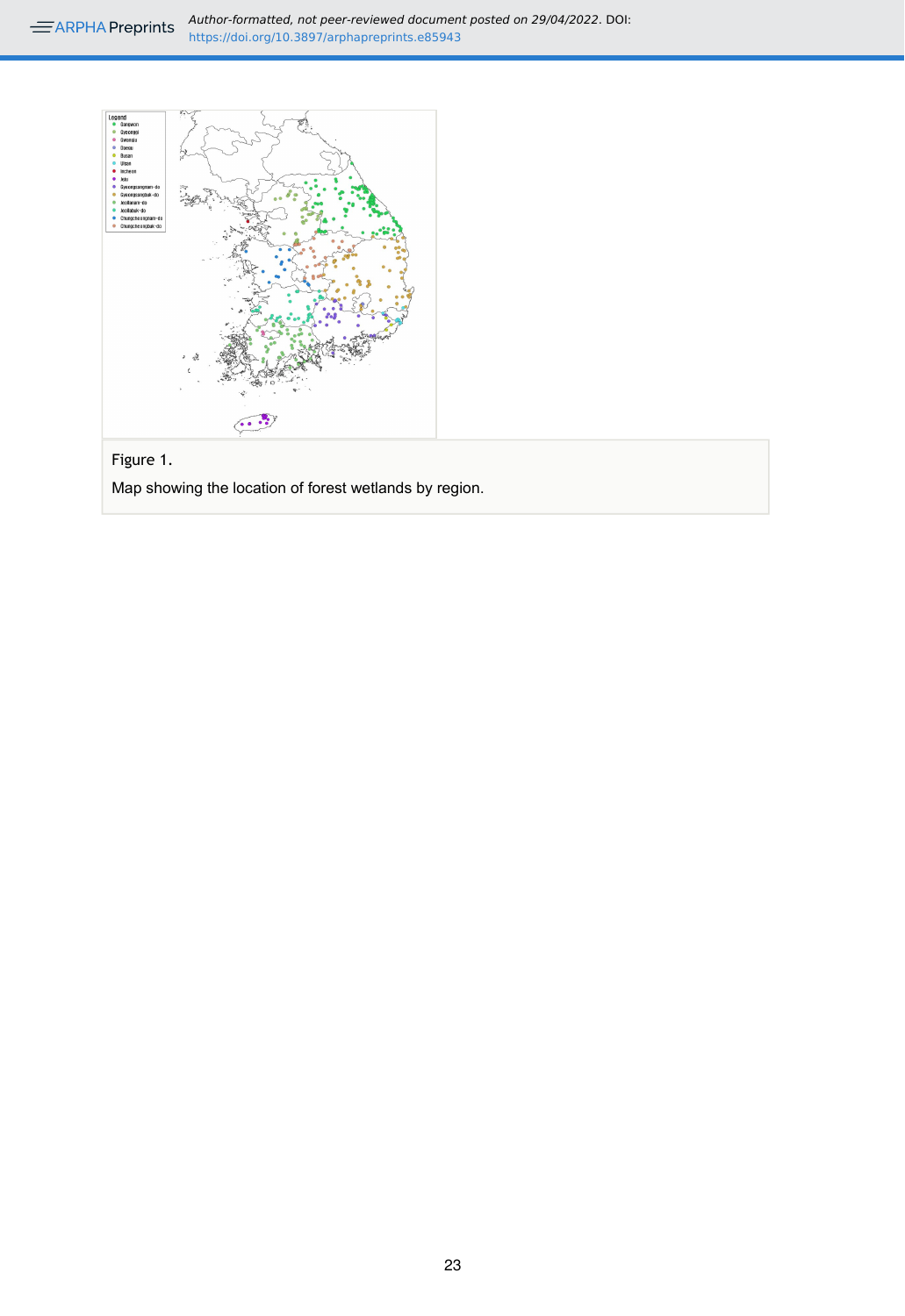<span id="page-24-0"></span>

Figure 2.

The images show northern lineage plants in forest wetlands of Korea.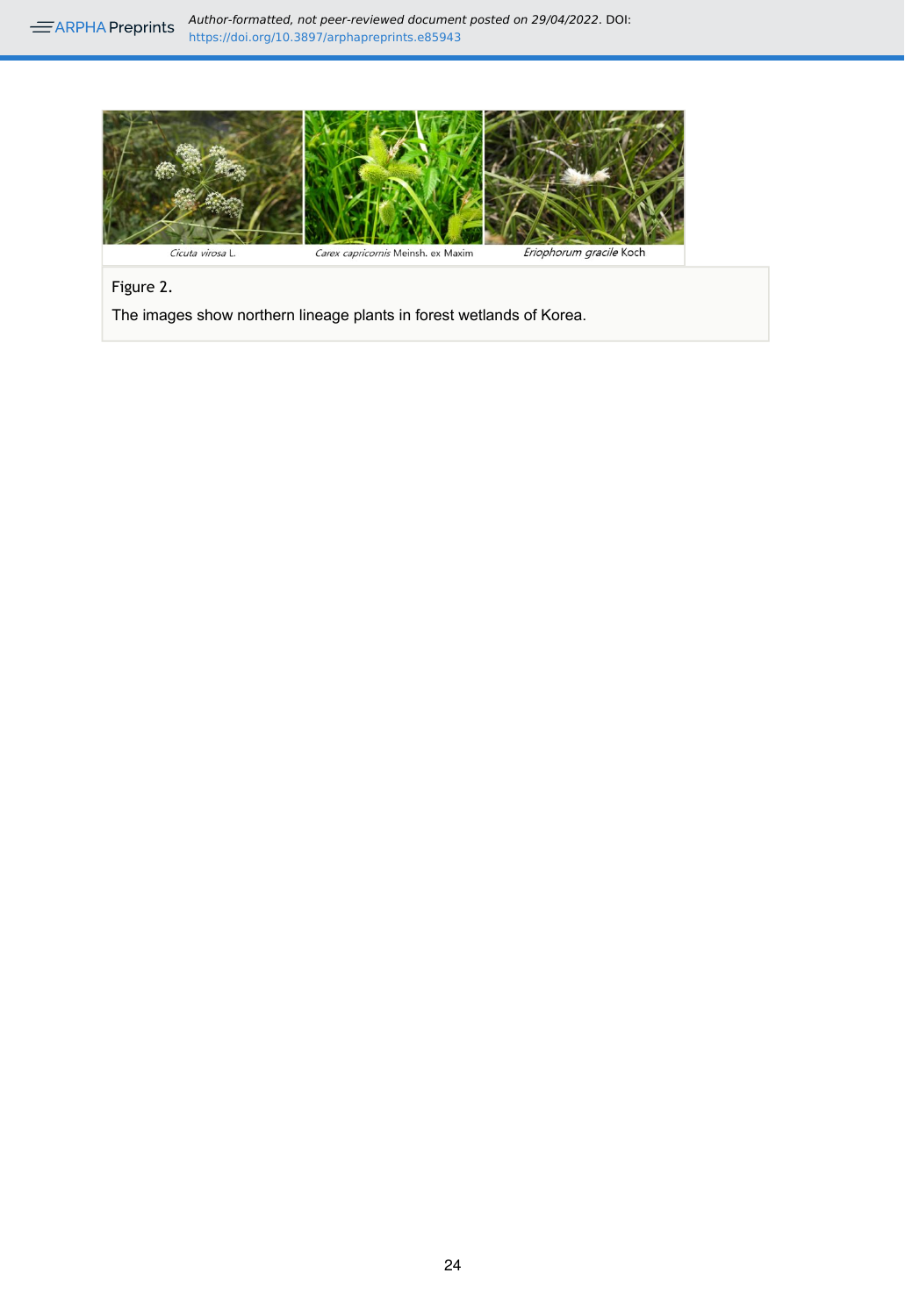<span id="page-25-0"></span>

Figure 3.

Korean endemic plants in forest wetlands of Korea.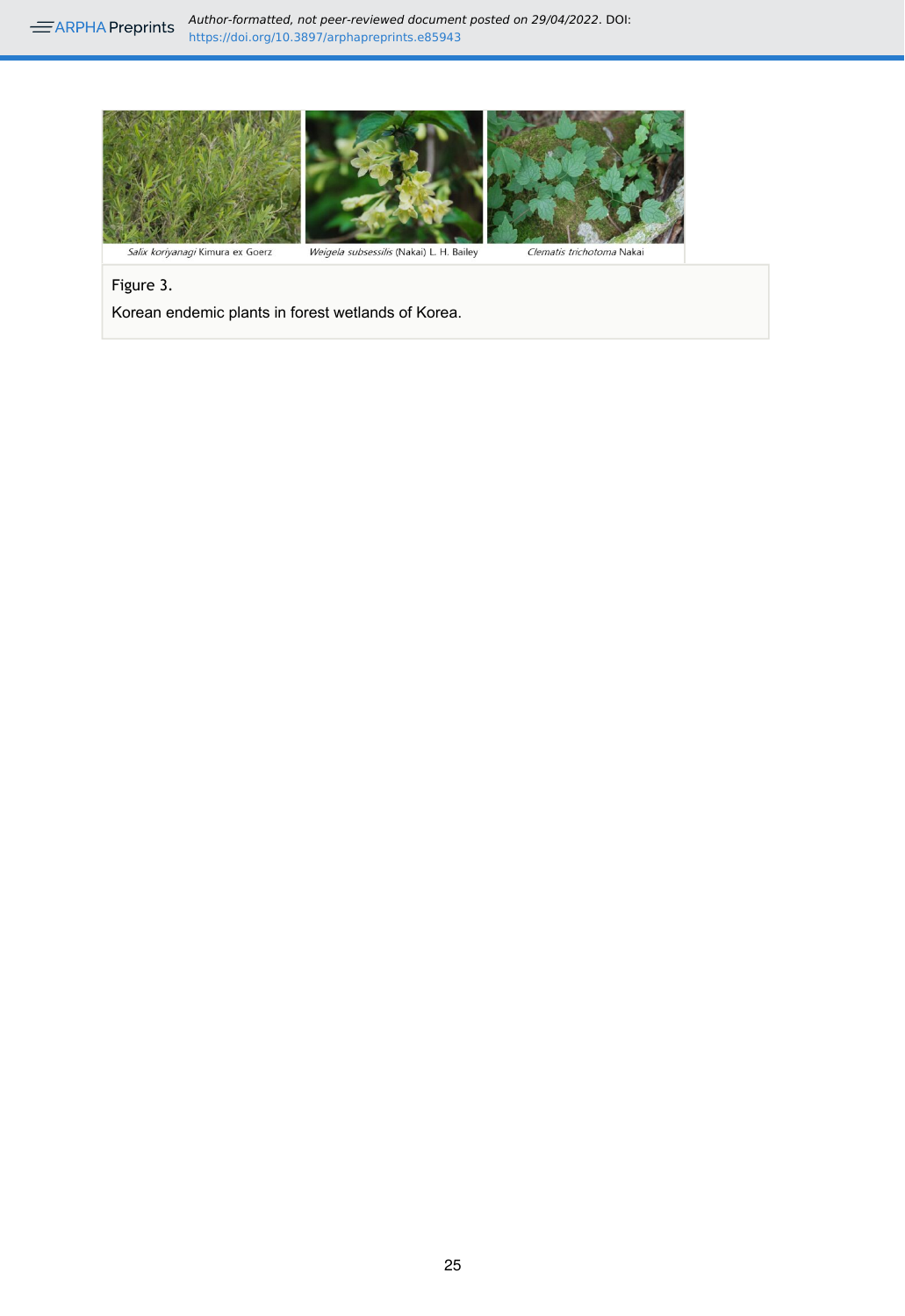<span id="page-26-0"></span>

#### Figure 4.

A selection of rare plants by IUCN identified during the survey.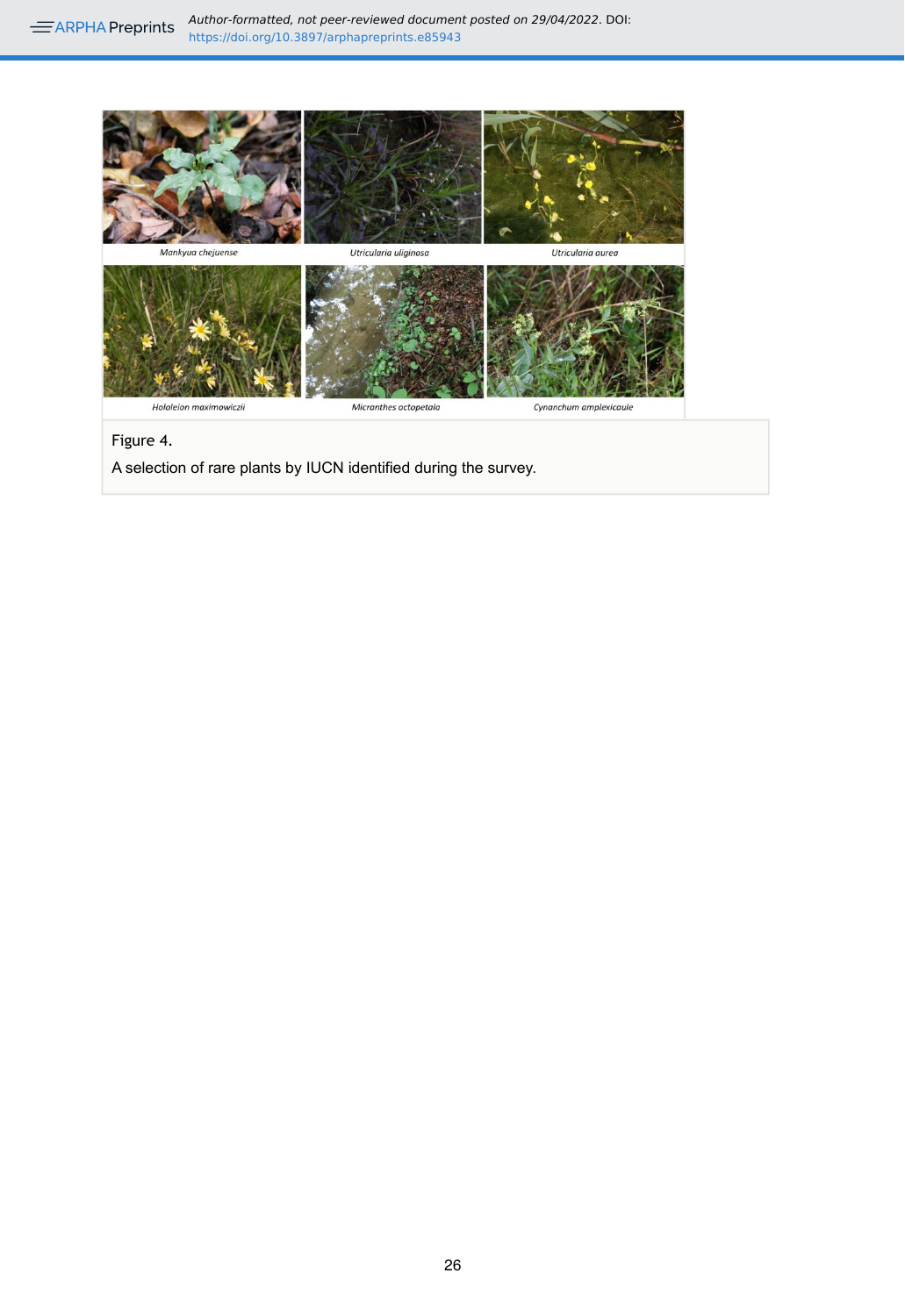<span id="page-27-0"></span>

Figure 5.

The picitures show floristic target plants in forest wetlands of Korea.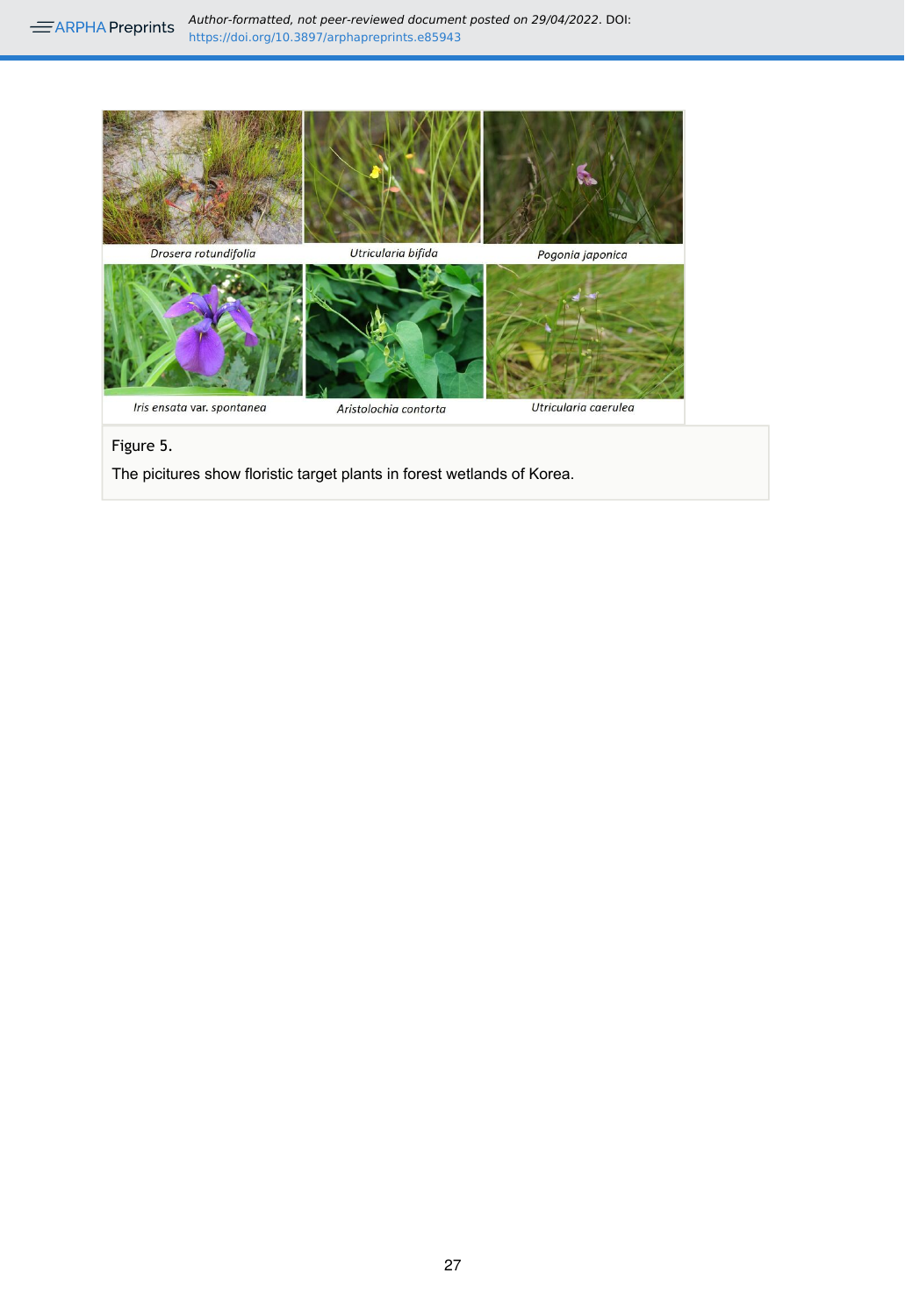# **Supplementary materials**

#### <span id="page-28-0"></span>**Suppl. material 1: Survey site distribution by region according to grades of forest wetland**

**Authors:** Lee, Jong-Won, Ho-Geun Yun, Tae Young Hwang, Jong Bin An **Data type:** etc [Download file](https://arpha.pensoft.net/getfile.php?filename=oo_667188.docx) (25.26 kb)

#### <span id="page-28-1"></span>**Suppl. material 2: The list of vascular plants in forest wetlands of Korea.**

**Authors:** Lee, Jong-Won, Ho-Geun Yun, Tae Young Hwang, Jong Bin An **Data type:** etc [Download file](https://arpha.pensoft.net/getfile.php?filename=oo_667190.docx) (24.54 kb)

#### <span id="page-28-2"></span>**Suppl. material 3: The list of Korean endemic plants in forest wetlands of Korea.**

**Authors:** Lee, Jong-Won, Ho-Geun Yun, Tae Young Hwang, Jong Bin An **Data type:** etc [Download file](https://arpha.pensoft.net/getfile.php?filename=oo_667194.docx) (25.85 kb)

#### <span id="page-28-3"></span>**Suppl. material 4: Rare plants by IUCN identified during the survey.**

**Authors:** Lee, Jong-Won, Ho-Geun Yun, Tae Young Hwang, Jong Bin An **Data type:** etc [Download file](https://arpha.pensoft.net/getfile.php?filename=oo_667192.docx) (36.55 kb)

#### <span id="page-28-4"></span>**Suppl. material 5: The list of endangered wild plants in forest wetlands of Korea.**

**Authors:** Lee, Jong-Won, Ho-Geun Yun, Tae Young Hwang, Jong Bin An **Data type:** etc [Download file](https://arpha.pensoft.net/getfile.php?filename=oo_667193.docx) (25.75 kb)

#### <span id="page-28-5"></span>**Suppl. material 6: Floristic tartget plants of grade V plants identified in the survey.**

**Authors:** Lee, Jong-Won, Ho-Geun Yun, Tae Young Hwang, Jong Bin An **Data type:** etc [Download file](https://arpha.pensoft.net/getfile.php?filename=oo_667195.docx) (25.85 kb)

#### <span id="page-28-6"></span>**Suppl. material 7: Floristic target plants of grade IV plants identified in the survey.**

**Authors:** Lee, Jong-Won, Ho-Geun Yun, Tae Young Hwang, Jong Bin An **Data type:** etc [Download file](https://arpha.pensoft.net/getfile.php?filename=oo_667198.docx) (27.47 kb)

#### <span id="page-28-7"></span>**Suppl. material 8: Floristic target plants of grade III identified in the survey.**

**Authors:** Lee, Jong-Won, Ho-Geun Yun, Tae Young Hwang, Jong Bin An **Data type:** etc [Download file](https://arpha.pensoft.net/getfile.php?filename=oo_667197.docx) (38.23 kb)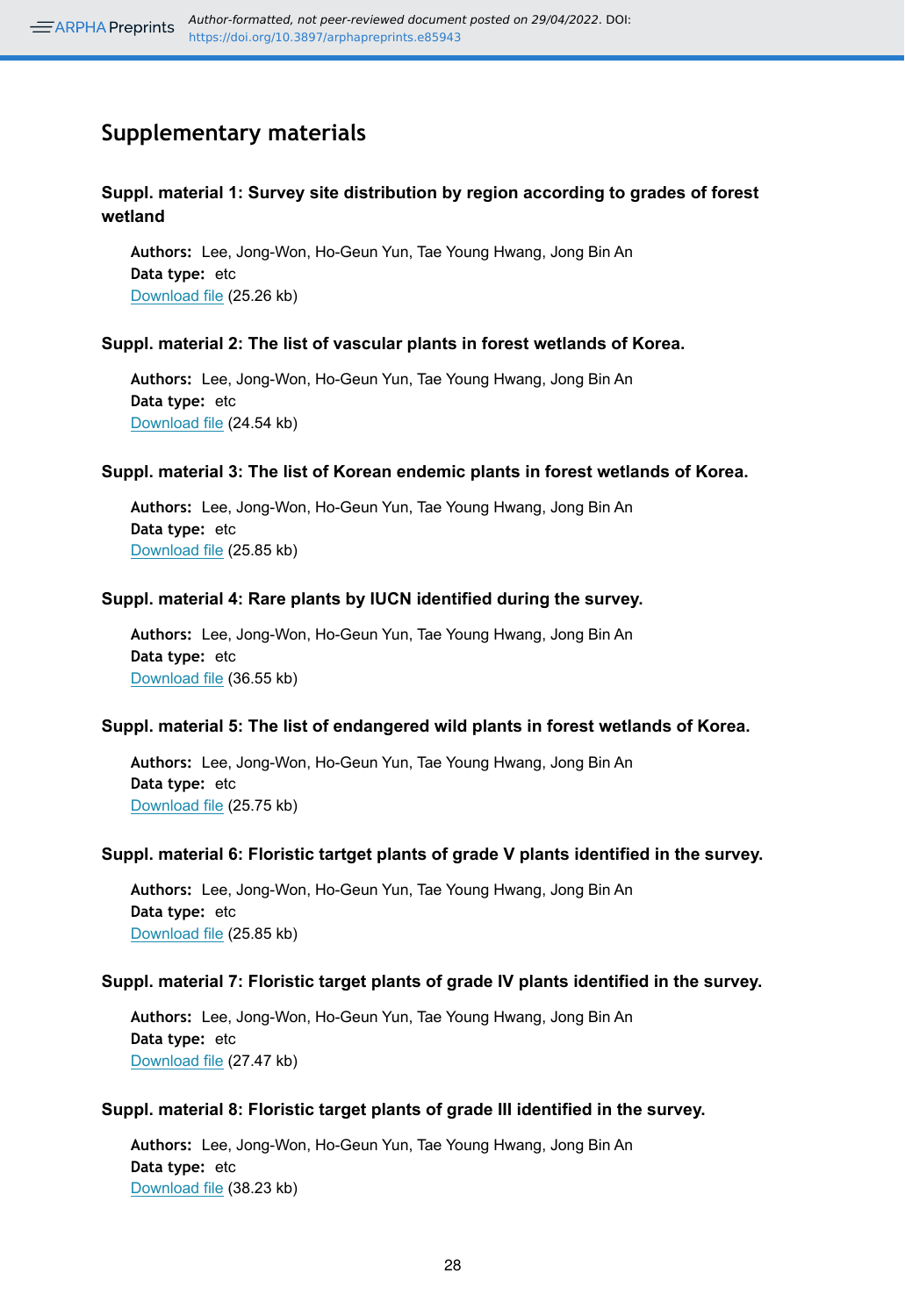#### <span id="page-29-0"></span>**Suppl. material 9: Limestone area plants identified in the survey.**

**Authors:** Lee, Jong-Won, Ho-Geun Yun, Tae Young Hwang, Jong Bin An **Data type:** etc [Download file](https://arpha.pensoft.net/getfile.php?filename=oo_667199.docx) (27.47 kb)

#### <span id="page-29-1"></span>**Suppl. material 10: Invasive alien plants identified in the survey.**

**Authors:** Lee, Jong-Won, Ho-Geun Yun, Tae Young Hwang, Jong Bin An **Data type:** etc [Download file](https://arpha.pensoft.net/getfile.php?filename=oo_667200.docx) (30.46 kb)

#### <span id="page-29-2"></span>**Suppl. material 11: Categorizing vascular plant species occurring in wetland ecosystems of the Korean Peninsula by frequency of occurrence in study area.**

**Authors:** Lee, Jong-Won, Ho-Geun Yun, Tae Young Hwang, Jong Bin An **Data type:** etc **Brief description:** Choung et al. (2012) Categorizing Vascular Plant Species Occurring in Wetland Ecosystems of the Korean Peninsula. Center for Aquatic Ecosystem Restoration. Chuncheon. 243 pp. [Download file](https://arpha.pensoft.net/getfile.php?filename=oo_667201.docx) (24.50 kb)

#### <span id="page-29-3"></span>**Suppl. material 12: Vascular plants recorded only in forest wetlands of Gangwon region, Korea.**

**Authors:** Lee, Jong-Won, Ho-Geun Yun, Tae Young Hwang, Jong Bin An **Data type:** etc [Download file](https://arpha.pensoft.net/getfile.php?filename=oo_667202.docx) (41.55 kb)

#### <span id="page-29-5"></span>**Suppl. material 13: Vascular plants recorded only in forest wetlands of Gyeonggi region, Korea.**

**Authors:** Lee, Jong-Won, Ho-Geun Yun, Tae Young Hwang, Jong Bin An **Data type:** etc [Download file](https://arpha.pensoft.net/getfile.php?filename=oo_667203.docx) (26.53 kb)

#### <span id="page-29-4"></span>**Suppl. material 14: Vascular plants recorded only in forest wetlands of Gyeongsang region**

**Authors:** Lee, Jong-Won, Ho-Geun Yun, Tae Young Hwang, Jong Bin An **Data type:** etc [Download file](https://arpha.pensoft.net/getfile.php?filename=oo_667204.docx) (32.50 kb)

#### <span id="page-29-6"></span>**Suppl. material 15: Vascular plants recorded only in forest wetlands of Chungcheong region, Korea.**

**Authors:** Lee, Jong-Won, Ho-Geun Yun, Tae Young Hwang, Jong Bin An **Data type:** etc [Download file](https://arpha.pensoft.net/getfile.php?filename=oo_667206.docx) (29.81 kb)